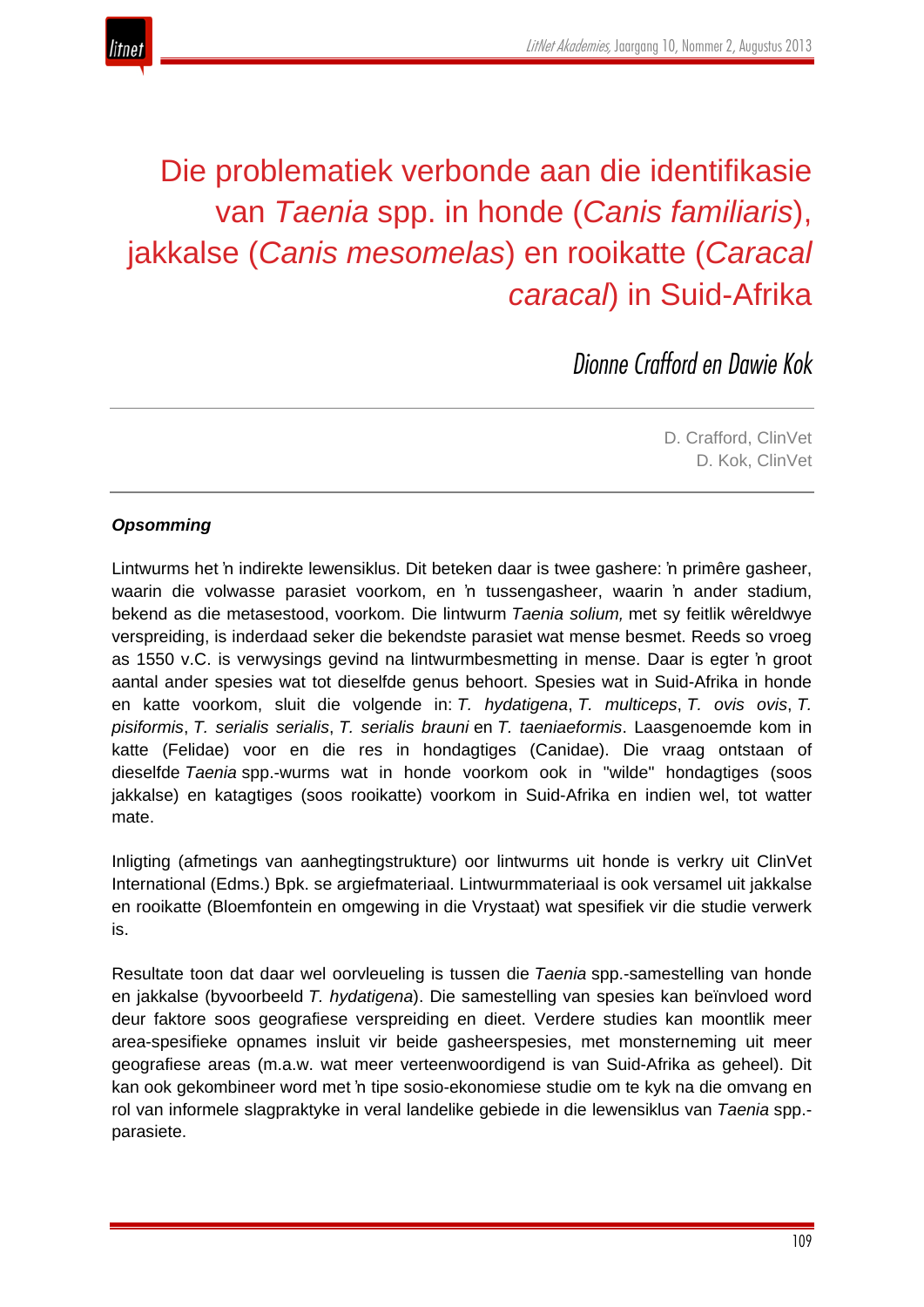

'n Poging sal daarmee saam aangewend moet word om die graad van predasie deur jakkalse te kwantifiseer, die rol van honde in die lewensiklus te evalueer en dit te vergelyk met die voorkoms van die *Taenia* spp. in beide gashere. Verder wil dit voorkom of rooikatte lintwurms kan huisves wat eie is aan honde (*T. hydatigena*), asook dié wat eie is aan katte (*T. taeniaeformis*). Die verskynsel moet in verdere studies bevestig en verder bestudeer word.

**Trefwoorde:** *Taenia* sp.; lintwurm; hond; *Canis familiaris*; jakkals; *Canis mesomelas*; rooikat; *Caracal caracal*.

#### *Abstract*

Parasitologists are most likely the only people that get excited by discussions on tapeworm! For most people the mere notion of tapeworm infections is gross, the first thought usually involving undercooked pork. *Taenia solium* may indeed well be the best-known tapeworm, yet this genus also comprises several other species. They all share similarities when it comes to the life cycle, which is described as being indirect. This implies that two hosts are involved: the first a final host containing the "adult" parasite (i.e. scolex behind which segments form and develop) and the second an intermediate host containing the larval stage. Once again *T. solium* serves as a good example. The "adult" worm may be 2 to 7 metres long and resides in the small intestine of infected humans. As proglottids develop from behind the scolex, the oldest, most developed proglottids are right at the end of the worm. These contain eggs and when fully developed the proglottid is expelled with the host faeces. Pigs ingest the proglottids and/or viable eggs which "hatch" to form oncospheres. The latter penetrates the intestinal wall and is distributed to muscle tissue (i.e. "measles") through blood and lymph flow. Should a human ingest viable eggs, oncosphere development would progress as it would in an intermediate host, which may lead to cyst formation in various tissues (e.g. liver and brain). As mentioned before, several species of *Taenia* exist, but for the purposes of this manuscript the focus will be on those found in cats and dogs. Work by Verster (1969) and a subsequent review by Loos-Frank (2000) implicates the following species within a South African context: *T. hydatigena, T. multiceps, T. ovis ovis, T. pisiformis, T. serialis serialis, T. serialis brauni* and *T. taeniaeformis.* The latter occur in felids only, while the rest are found in canids. All the representatives from this genus possess two sets of hooks used for attachment. Measurements of these hooks are also used for taxonomic purposes (i.e. species identification).

The question arises whether the same *Taenia* spp. that occurs in dogs also occurs in wild canids (e.g. jackal) or felids (e.g. caracal) and if so, to what extent. Archaeological evidence indicates that domestic dogs (*Canis familiaris*) are not endemic to Africa. They were brought into Egypt from Europe approximately 7 000 years ago (Gallant 2004) and distributed through Africa from there. The jackal (*Canis mesomelas*) often shares the same parasite and diseases with domestic dogs (Price en Karstad 1980; Walton en Joly 2003; Loveridge en Nel 2004).

Jackals are omnivorous, opportunistic feeders and will both hunt small prey and feed on available organic material (Skinner en Smithers 1990; Walton and Joly 2003). Caracals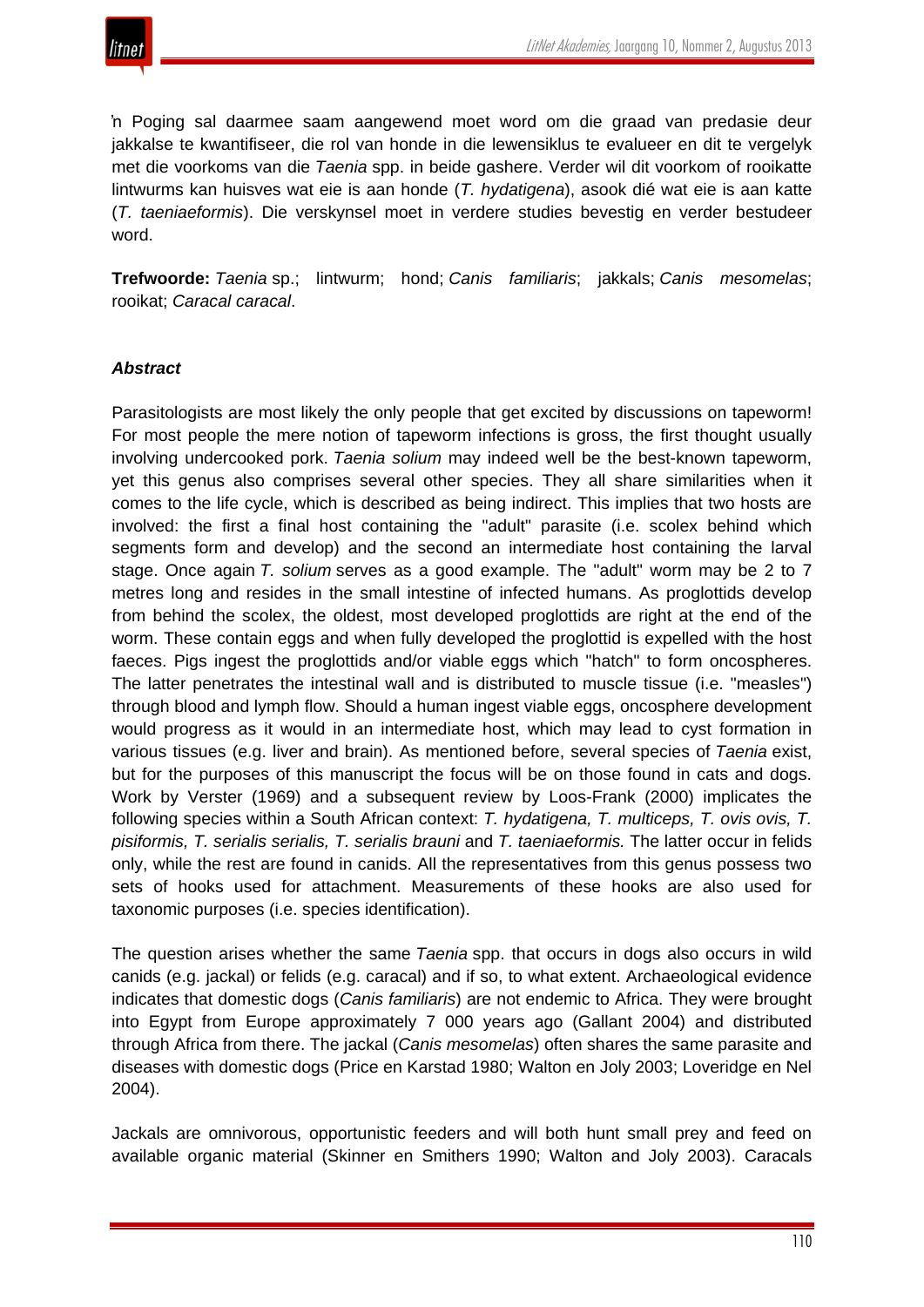(Caracal caracal) are predominantly hunters and also feed on small to medium-sized prey (Skinner en Smithers 1990).

During this preliminary survey, ClinVet International (Pty) Ltd archive material was examined to investigate what *Taenia* spp. is commonly found in domestic dogs in South Africa (mainly from the Grahamstown area in the Eastern Cape). With the aid of the Free State Sandveld branch of the South African Hunters and Game Conservation Association (SAHGCA) a number of jackal and caracal carcasses were obtained from the Bloemfontein area (Free State) and examined for the presence of tapeworm.

Obviously the geographical areas are very limited and not at all representative of conditions in greater South Africa. Furthermore, the amount and quality of material and hence data was not suitable for intensive statistical analyses. It was, however, adequate for defining and investigating the following aims in this pilot study: (1) Identify what *Taenia* spp. occur in dogs in South Africa and compare that to species found in jackal. (2) Identify *Taenia* spp. found in caracal and compare that to species found in dogs and jackal. (3) Discuss variation in measurements of hooks and discuss implications for identification of specimens examined.

Measurements of hooks from *Taenia* spp. recovered from dogs were obtained from the archives of ClinVet International (Pty) Ltd. *Taenia* spp. tapeworm were also collected directly from the small intestines of jackal and caracal. Visible worms were removed and the mucosa was lightly scraped and strained, and the washing examined for scoleces. All parasites were preserved in 10% formalin. Subsequently the rostellum containing hooks were carefully cut off from each scolex and mounted in lactophenol (alternatives for use in future studies are Berlese's or Hoyer's media). With the use of two needles the rostellum was manipulated to obtain a suitable orientation before placing a cover slip over it. The edges of the cover slip were sealed with clear Cutex. The respective lengths of the long and short hooks (five of each for each parasite examined) were measured using a measuring eye piece. The average lengths were subsequently used for identification purposes.

Comparatively few of the specimens collected from 18 jackals (14 out of 112 *Taenia* spp. worms collected) were suitable for purposes of species identification. This was attributed to the fact that degradation of soft tissues in which the hooks are embedded takes place very rapidly, resulting in hooks being lost as carcasses could not be collected immediately. In future studies, intestines should be collected immediately in the field, placed on ice and transported to the laboratory. Out of three *Taenia* spp. specimens, collected from three caracal, only two were in a suitable condition. Measurements for 24 *Taenia* spp. specimens from eight dogs were obtained from the ClinVet archives. Subsequent examination, comparison and discussion were restricted to *Taenia* spp. previously recorded from South Africa as recorded by Verster (1969) and later reviewed by Loos-Frank (2000). The measurement ranges recorded by Verster (1969) were graphically presented for purposes of comparison, but additional measurements and ranges were also tabulated. Results indicate that the majority of *Taenia* spp. previously collected from dogs belonged to the species *T. hydatigena*. This is not surprising, as *T. hydatigena* is a common, cosmopolitan species that has been found in several intermediate and final host species. A number of recovered *Taenia* spp. specimens are likely to be *T. ovis ovis.* Both these *Taenia* spp. also use sheep as an intermediate host. It is very likely that infected sheep tissues (e.g. muscle for *T. ovis* and liver for *T. hydatigena*) were removed during rural slaughter practices and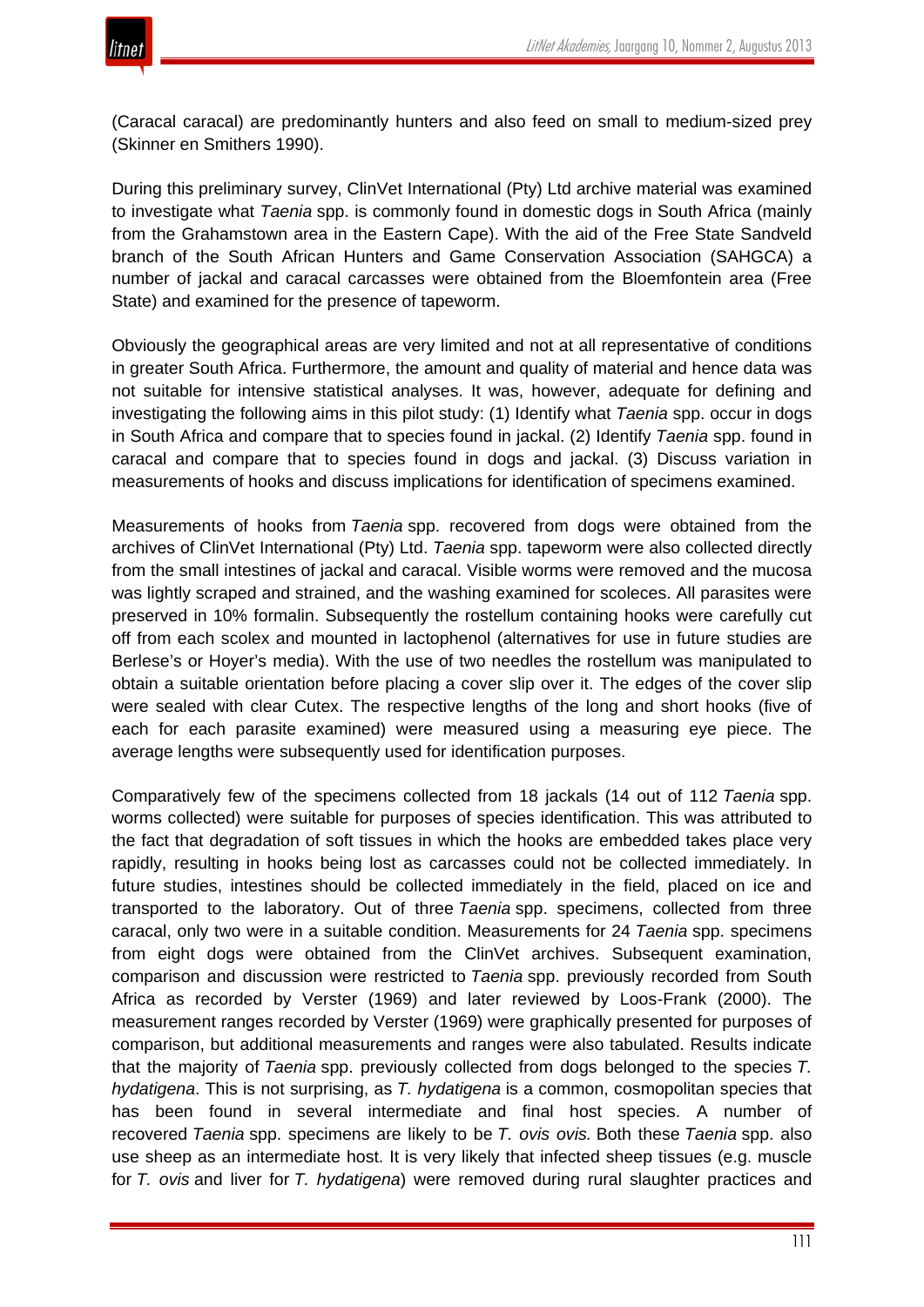

then thrown to the dogs to be eaten (or discarded and then later found by dogs). There was also one specimen from the *T. multiceps / T. serialis serialis* "measurement range complex" and two others that fell outside the measurement ranges defined by Verster (1969). This largely corresponded to what was found in jackal. However, only two specimens are suspected to be *T. hydatigena*,while the majority fell into the *T. multiceps / T. serialis serialis / T. ovis ovis* "measurement range complex". The hook measurements of three specimens corresponded to those previously recorded for *T. serialis brauni.* Infection statistics calculated for *Taenia* spp. from jackal were as follows: Prevalence = 22,22%; Mean intensity  $= 28,00$ ; Mean abundance  $= 6,22$ . While not corresponding to measurement value ranges provided by Verster (1969), it seems likely that at least one *Taenia* spp. collected from caracal belongs to the species *T. taeniaeformis*, a parasite of felids using rodents as intermediate hosts. The other *Taenia* spp. specimen collected appears to be *T. hydatigena*.

From this preliminary study caracal may thus appear to be infected with *Taenia* spp. tapeworms associated with both canids and felids. This should, however, be further investigated and confirmed in future studies. Infection statistics calculated for *Taenia* spp. from caracal were as follows: Prevalence =  $66,67\%$ ; Mean intensity = 1,50; Mean abundance = 1,00. Variation in measurements of structures for purposes of species identification can be influenced by a number of factors, which may include researcher experience and measurement methodology. In other groups, such as monogenean worms, and more specifically *Gyrodactylus* spp., morphometric variation became such a confounding factor that the majority of new descriptions are accompanied by molecular analyses. Such protocols have been developed and are well recorded for *Taenia* spp.

Future studies should employ an integrated approach that would include experimental infections with materials of known species origin, traditional morphometric approaches and molecular analyses.

A number of deductions were made following completion of this pilot study. When examining *Taenia* spp., material should be as fresh as possible to avoid losing the attachment hooks. The use of different clearing agents (e.g. Hoyer's medium versus lactophenol) should be investigated in future studies.

There was an overlap in the *Taenia* spp. fauna of jackal and dogs. As species composition is affected by factors such as geographical distribution and diet, future studies should focus on larger and more representative sampling areas. This should be coupled with socio-economic studies to examine the types of rural slaughtering practices in use and how these further the parasite life cycle. Furthermore, the extent of predation on sheep by jackal should be quantified, after which parasite burdens between jackal and domestic dogs from the same area can then be compared.

It would also appear as if caracal can harbour *Taenia* spp. found in both canids and felids. This should be further investigated in future studies. Further morphometric studies are also required where various measurement methodologies are compared, combined with experimental and molecular approaches, as previously stated.

**Keywords:** *Taenia* sp.; tapeworm; dog; *Canis familiaris*; jackal; *Canis mesomelas*; caracal; *Caracal caracal*.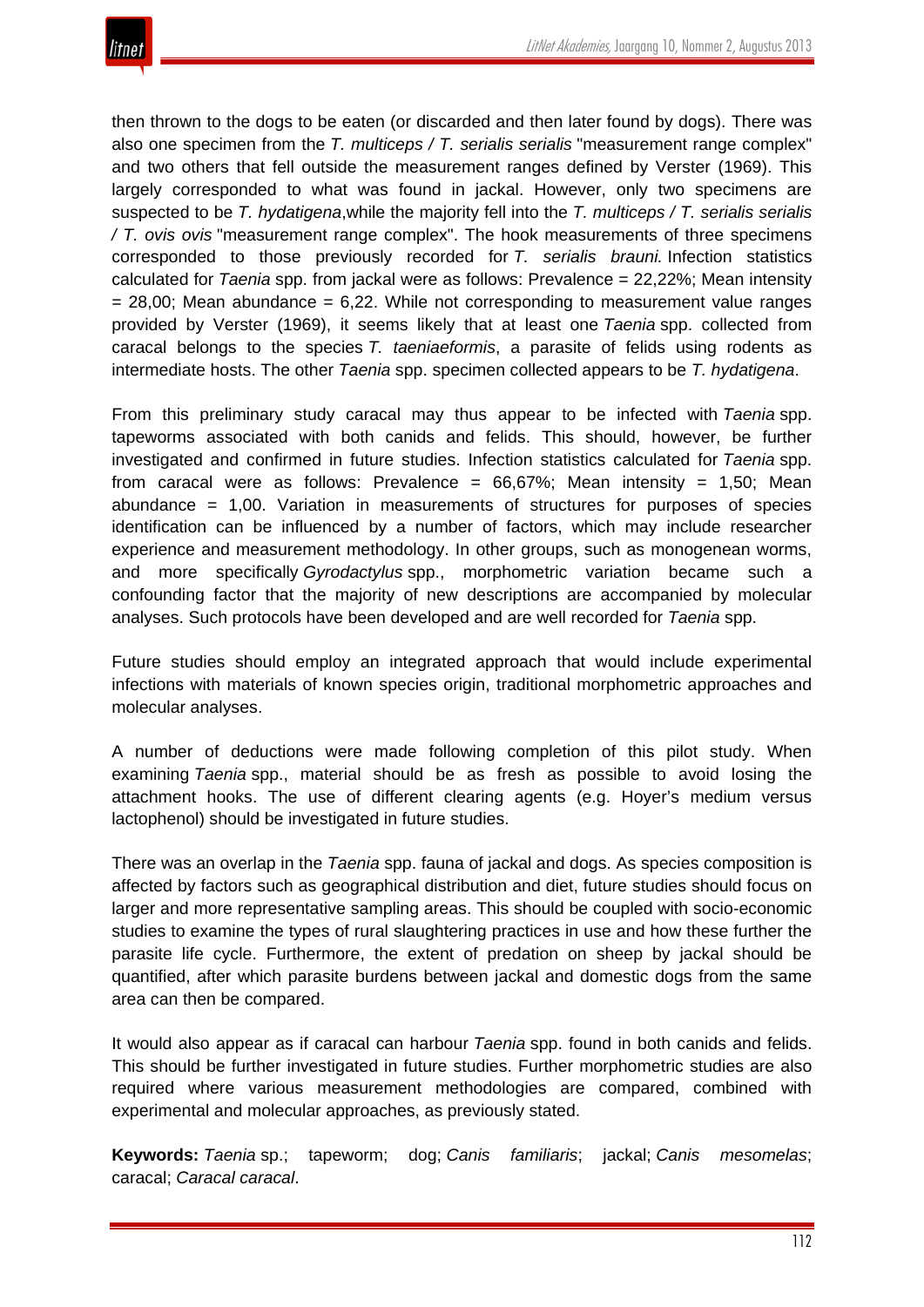## **1. Inleiding**

"Wurmstukkies. Die plat wit tipe, wat ook as proglittiede bekend staan. Stoelgange kan deurspikkel wees (Figuur 1) en selfs langsaam alleen uit 'n rektum kan kruip ..." Die beskrywing klink nie net soos iets uit 'n grufilm nie, maar lok ook dieselfde grilreaksie in die meeste mense uit wat met die idee van lintwurms konfronteer word. Helaas, dit is inderdaad nie die tipe onderwerp wat enige "normale" persoon vrywillig en met entoesiasme sal bespreek nie. Gelukkig is parasitoloë nie "normale" mense nie.



## **Figuur 1. Hondefeses met lintwurmproglottiede duidelik sigbaar. Die kleiner proglottiede wat soos ryskorrels lyk, is dié van** *Dipylidium caninum***. Die groter, platter proglottiede is dié van** *Taenia* **spp., vermoedelik** *Taenia hydatigena.* (Foto: Petro Swart, ClinVet International)

Wanneer mense die woord "lintwurm" hoor, het hulle eerste gedagte gewoonlik iets te make met rou varkvleis. Die lintwurm *Taenia solium,* met sy feitlik wêreldwye verspreiding, is inderdaad seker die bekendste parasiet wat mense besmet.

Reeds so vroeg as 1550 v.C. is verwysings gevind na lintwurmbesmetting in mense (Grove 1990). In teenstelling met besmetting met volwasse wurms, wat maklik behandelbaar is, is die vorming van siste in menslike weefsel (soos die brein, lewer en longe) meer skrikwekkend en baie gevaarliker. Nog 'n lintwurm waarvan die volwasse stadium net mense besmet, is *T. saginata*. Soos *T. solium* se besmetlike tussenstadium (m.a.w. besmetlik vir die mens as primêre gasheer) in die vark (tussengasheer) voorkom, so kom *T. saginata* se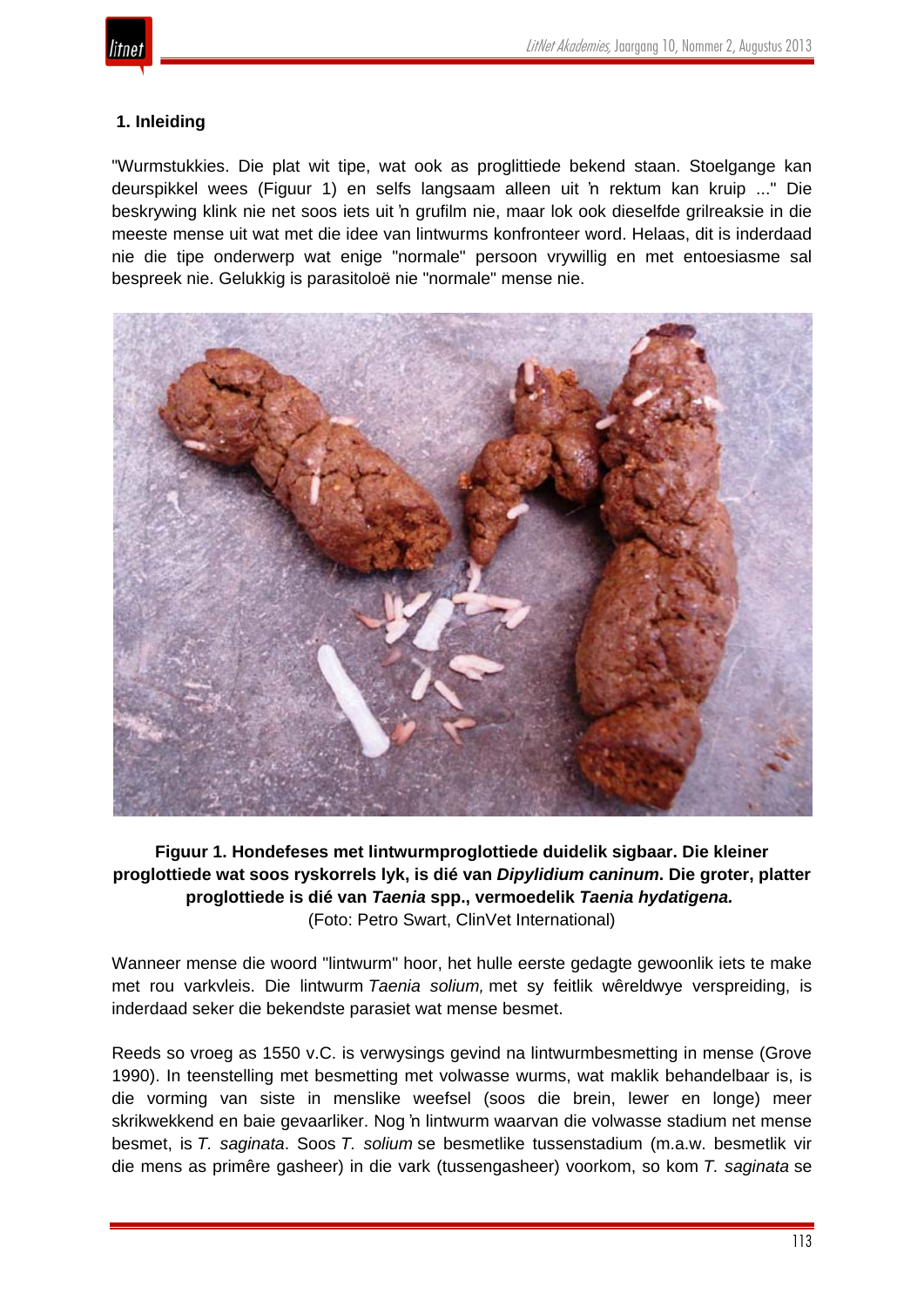

besmetlike stadium in beesvleis voor (Minozzo, Gusso, de Castro, Lago en Soccol 2002). Daar is ook nog 'n derde vorm geïdentifiseer (*T. asiatica*) wat mense besmet en eienskappe van beide *T. solium* en *T. saginata* toon (Eom en Rim 1992; Eom, Rim en Geerts 1992; Galán-Puchades en Fuentes 2000; Wang, Chung, Lu en Fan 2000). Verwys na Flisser, Viniegra, Aguilar-Vega, Garza-Rodriguez, Maravilla en Avila (2004) vir 'n oorsig van die drie spesies.

Alhoewel die lintwurmspesies uit die aard van die primêre gasheer bekendheid verwerf het onder die algemene publiek, besef min mense dat daar 'n groot aantal spesies in dieselfde genus is wat 'n groot verskeidenheid werweldiere besmet. Hoberg, Alkire, De Queiroz en Jones (2001) spekuleer dat *Taenia* spp.-lintwurms wat mense besmet, ontstaan het in Afrika nadat moontlike gasheerwisseling plaasgevind het. Vir enige parasitoloog is 'n parasiet se lewensiklus dus van uiterste belang. Hierdie algemene beginsel is dan ook die raakpunt tussen die lintwurms wat mense besmet en dié wat 'n verskeidenheid werweldiere besmet.

Lintwurms het 'n indirekte lewensiklus (Figuur 2). Dit beteken daar is twee gashere: 'n primêre of finale gasheer waarin die "volwasse" parasiet (m.a.w. 'n lintwurm skoleks wat aan die dundermwand heg met proglottiede wat daaragter ontwikkel) voorkom en 'n tussengasheer waarin 'n ander stadium, bekend as die larfstadium, blaaswurm of metasestood, voorkom. Kom ons gebruik *T. solium* as voorbeeld, soos weergegee deur Grove (1990). Die mens dien as primêre gasheer, waar die volwasse lintwurm, wat 2 tot 7 meter lank kan wees, in die dundermkanaal voorkom. Net die parasiet se "kop" of skoleks heg vas en proglottiede ontwikkel direk agter die kop. Die oudste, mees "volwasse" proglottiede is dus agter. In effek is elke proglottied 'n eierfabriek met 'n volledige geslagstelsel. Die "ryp" proglottiede wat lewensvatbare eiers bevat, word dan uitgeskei in die feses (verwys na Figuur 1 wat proglottiede in hondefeses toon). 'n Geskikte tussengasheer moet dan weer die infektiewe materiaal (in dié geval eiers) inneem. In *T. solium* se geval is dit varke. Wanneer die tussengasheer die lewensvatbare eier inneem, ontwikkel die parasiet tot 'n besmetlike stadium (wat in effek beskryf kan word as 'n "ingestulpte lintwurmkoppie") binne-in die tussengasheer. Die aard, aantal en lokalisering van hierdie stadium verskil wyd tussen die onderskeie lintwurmspesies, selfs binne die enkele genus *Taenia* (Bush, Fernández, Esch en Seed 2001). In varke (*T. solium*) en beeste (*T.* saginata) is dit individuele "masels" (of sistiserki) wat in spiere voorkom, veral in die tong by varke en harten kaakspiere by beeste.

Die toestand word sistiserkose genoem en is ook tipies van *T. saginata, T. solium, T. crassiceps, T. ovis, T. hydatigena* en *T. taeniaeformis* (Center for Food Security and Public Health 2005).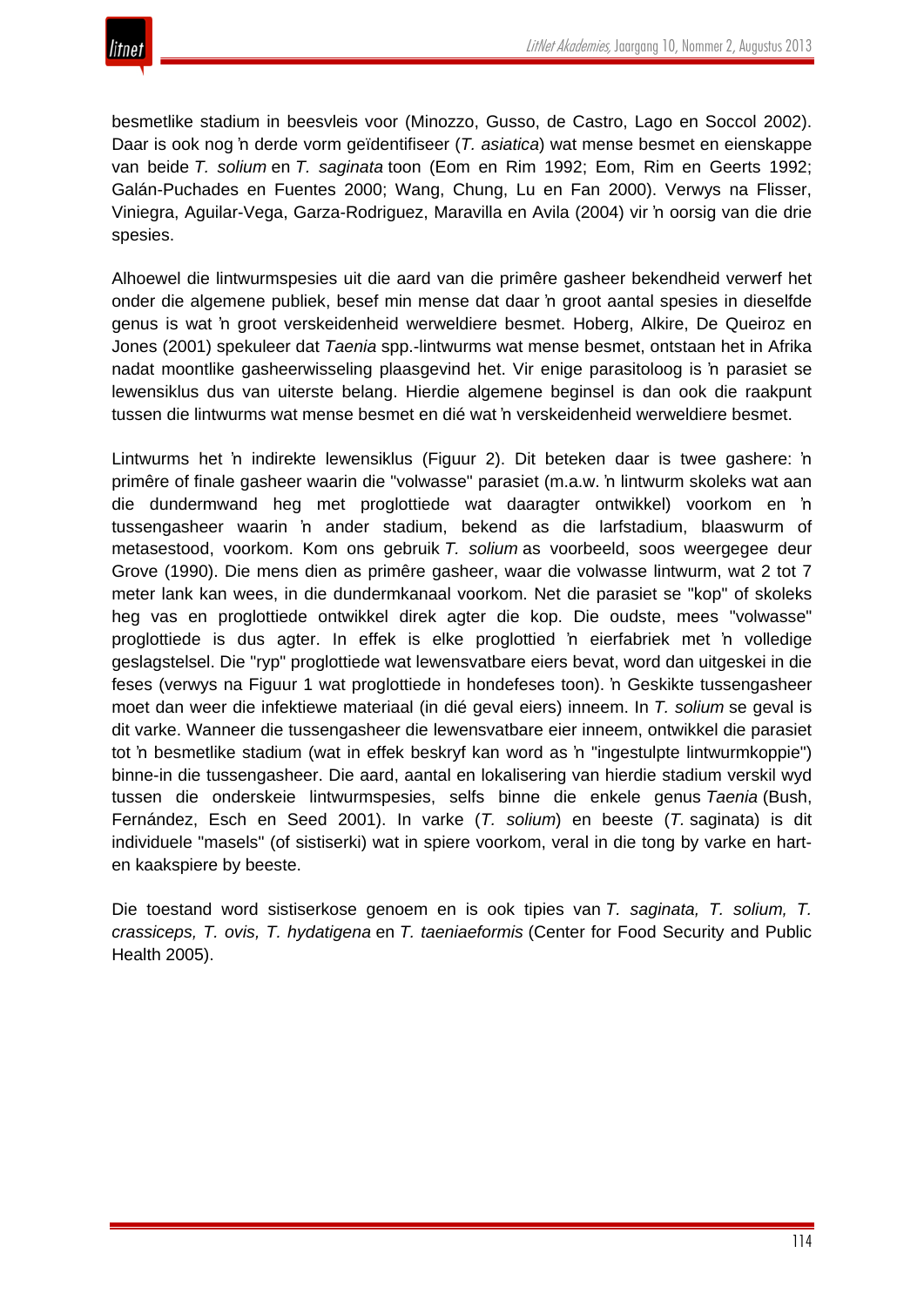



**Figuur 2. 'n Tipiese** *Taenia* **spp.-lewensiklus, in dié geval** *Taenia solium***.** (Saamgestel deur Dionne Crafford, ClinVet International)

By sommige ander *Taenia* spp. vorm dit een of meer vloeistofgevulde sakke (senurus) wat honderde koppies kan bevat. Voorbeelde hiervan is *T. multiceps* en *T. serialis* (Center for Food Security and Public Health 2005).Soos vroeër vermeld, is dit in die sistserkus-stadium waar veral *T. solium*-besmetting in mense dodelik kan raak. Wanneer 'n mens die besmetlike eier inneem, "hanteer" die parasiet die persoon as tussengasheer en sal sist-/maselvorming voortgaan. Die eier "broei uit" en die onkosfeer of heksakant-larf dring deur die dermwand en word deur die bloed of limfstelsel na ander liggaamsdele versprei. Die siste kan dus in areas soos die lewer en veral brein vorm, met epilepsie as gevolg (Krecek, Michael, Schantz, Ntanjana, Smith, Dorny, Harrison, Grimm, Praet en Willingham 2008).

In Figuur 3 word 'n soortgelyke situasie uitgebeeld (in dié geval net *T. taeniaeformis* sistiserki in die lewer van 'n muis).

Die belangrike punt om te onthou is dat 'n mens nie siste sal kry deur lewensvatbare masels in "rou" (m.a.w. ongekookte of halfgaar) varkvleis te eet nie (dit sal ontwikkel tot 'n volwasse wurm in jou dermkanaal). Die mens kan sistiserkose ontwikkel alleenlik deur die inname van lewensvatbare *T. solium*-eiers (waaruit die onkosfeer sal ontstaan of "uitbroei") wat dan deur die dermwand sal dring en versprei soos bo beskryf. Vir die lewensiklus om voort te gaan moet 'n geskikte primêre gasheer weer die besmetlike tussenstadium in die tussengasheer inneem.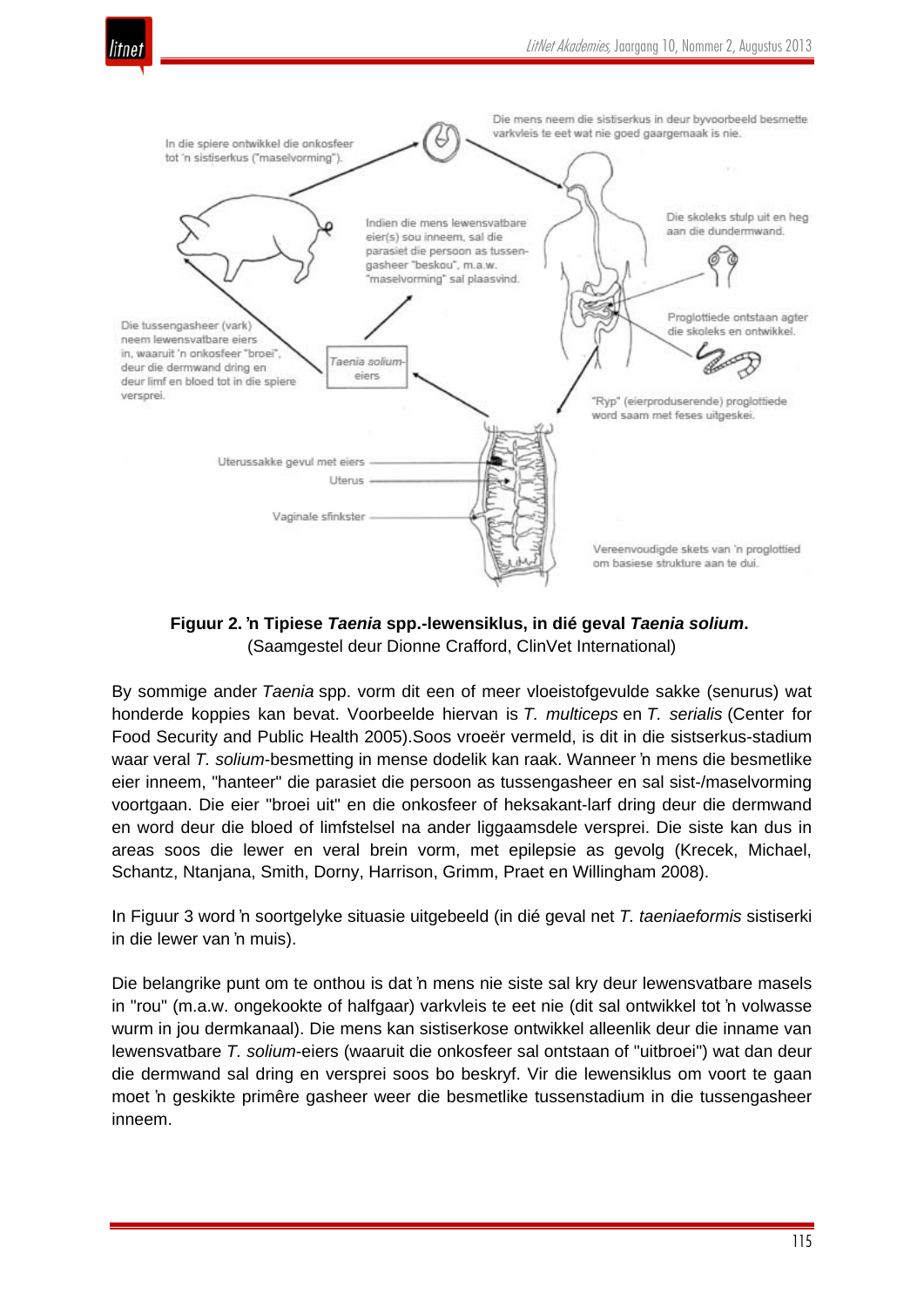



## **Figuur 3.** *Taenia taeniaeformis* **tussenstadiums (sistiserki) binne-in die lewer van 'n muis.**

#### (Foto: Dawie Kok, ClinVet International)

In die geval van *T. taeniaeformis* sal die kat die besmette muis eet, wat aanleiding sal gee tot volwasse wurms in die dermkanaal (Figuur 4). Om die ander voorbeeld te gebruik wat ons ook reeds genoem het: in *T. solium* se geval eet mense varkvleis wat lewensvatbare masels bevat (Figuur 2). Die basiese lewensiklus bly dus dieselfde, maar met variasie in die gashere wat betrokke is. In *Dipylidium caninum* se geval neem honde besmette vlooie in as hulle vlooie probeer verwyder; herkouers en perde neem weer "per ongeluk" grasmyte (wat besmet is met byvoorbeeld *Moniezia* spp. of *Anoplocephala* spp. onderskeidelik) in saam met gras. In die dermkanaal stulp die lintwurmkoppies uit, heg aan die dermwand vas en begin proglottiede produseer (sien byvoorbeeld Figuur 4).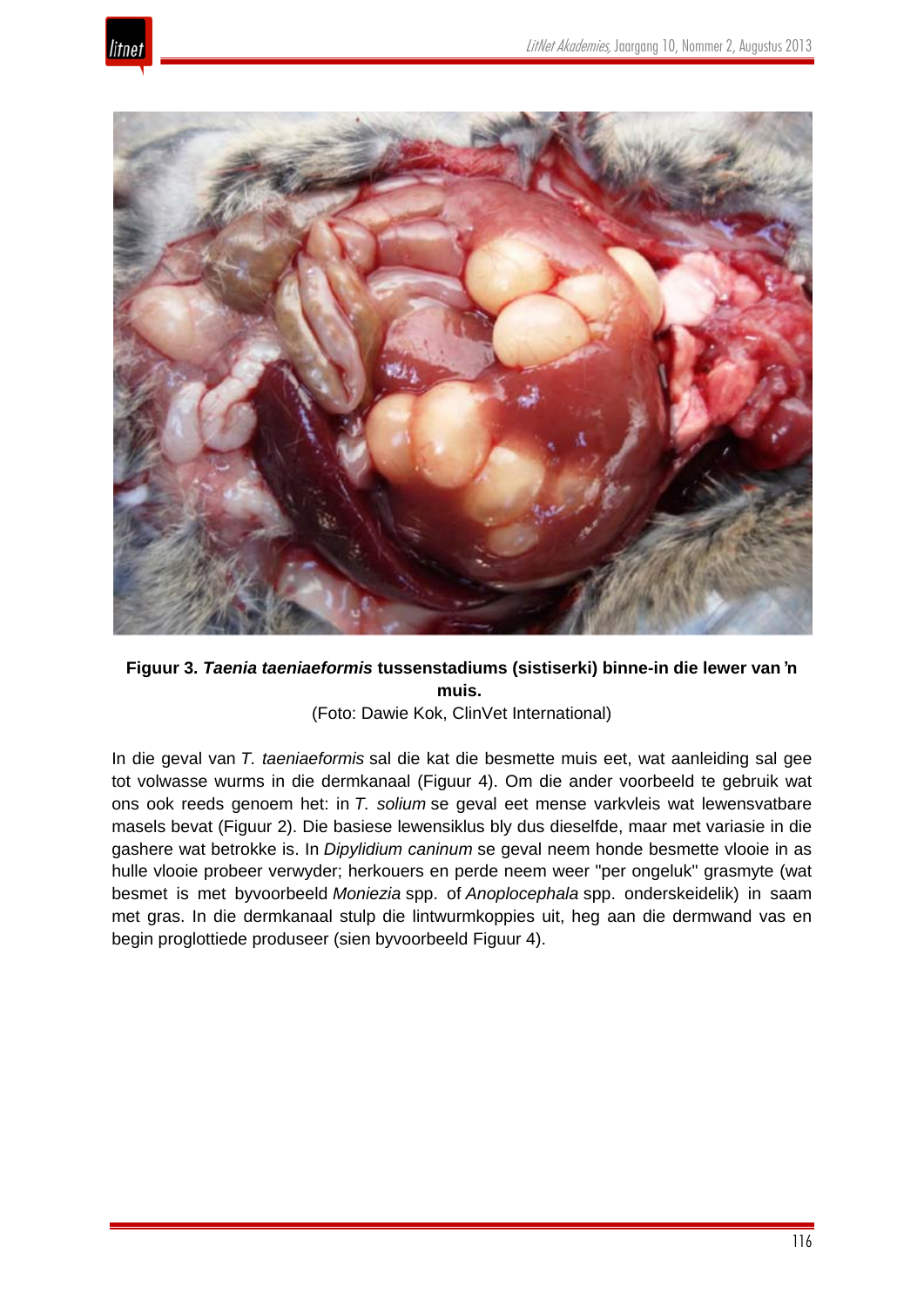



**Figuur 4.** *Taenia taeniaeformis* **lintwurms uit die dunderm van 'n huiskat.** (Foto verskaf deur Dawie Kok, ClinVet International)

Verster (1969), wat na *Taenia* spp. wêreldwyd gekyk het, se werk in Suid-Afrika is steeds van onskatbare waarde, soos ook uit 'n baie deeglike oorsig blyk wat deur Loos-Frank (2000) saamgestel is. Van belang in hierdie artikel is slegs spesies wat in Suid-Afrika in honde en katte voorkom.

Uit Verster (1969) se werk blyk dit die volgende spesies te wees: *T. hydatigena, T. multiceps, T. ovis ovis, T. pisiformis, T. serialis serialis, T. serialis brauni* en *T. taeniaeformis.* Die laasgenoemde kom in katte (Felidae) voor en die res in hondagtiges (Canidae) (meer inligting oor die betrokke parasiete is in Tabel 2 opgesom).

Al die betrokke verteenwoordigers uit die genus besit twee stelle hake (een stel groot en een stel klein hake) wat gebruik word vir aanhegting aan die dermwand. Die gedeelte van die skoleks wat die hake bevat, staan bekend as die rostellum. Afmetings van hierdie harde strukture (m.a.w. hake) word dan ook grotendeels gebruik om tussen spesies te onderskei.

Die vraag ontstaan of dieselfde *Taenia* spp.-wurms wat in honde voorkom, ook in "wilde" hondagtiges (soos jakkalse) en katagtiges (soos rooikatte) voorkom in Suid-Afrika, en indien wel, tot watter mate. Die hond (*Canis familiaris*) het sekerlik nie enige bekendstelling nodig nie. Dit is egter interessant dat "huishoudelike" honde soos ons hulle vandag ken, nie endemies is aan Afrika nie. Argeoloë het die vroegste oorblyfsels van honde in Afrika in Egipte gevind, waar honde na raming sowat 7 000 jaar gelede vir die eerste keer in Afrika uit Europa ingebring is (Gallant 2004). Wat Suid-Afrika betref, dateer die oudste hondoorskot wat al gevind is, tussen 570 en 650 n.C. (Gallant 2004). Die rooijakkals (*Canis mesomelas*)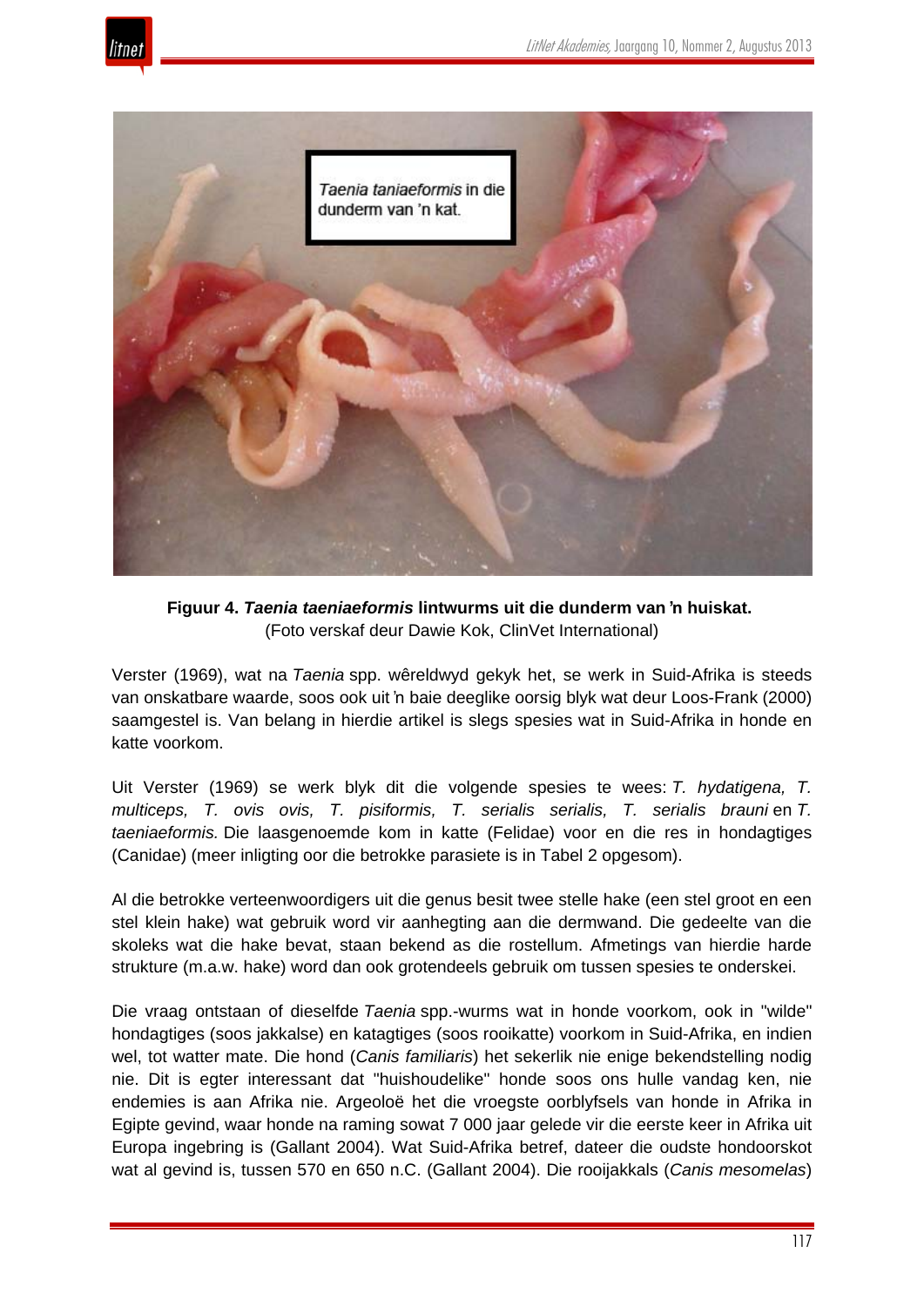is aan almal bekend. Dié hondagtige dier word gekenmerk deur die donker "saal" wat oor die rug strek van die nek tot die stert (Walton en Joly 2003). Soos verwag kan word, doen hulle dikwels dieselfde parasietinfeksies (endoparasiete) en infestasies (ektoparasiete) op as honde (Walton en Joly 2003), wat bloedparasietinfeksies insluit (Price en Karstad 1980; Loveridge en Nel 2004). Dit is ook al opgeteken vir ander hondagtiges, soos die rooivos (*Vulpes vulpes*) (Eira, Vingada, Torres en Miquel 2006) en Arktiese vos (*Alopex lagopus*) (Skirnisson, Eydal, Gunnarsson en Hersteinsson 1993). Rooijakkalse is geleentheidsvoeders en sal beide prooi vang en op ander beskikbare geskikte oorskot of selfs plantmateriaal aas. Hulle kan dus beskryf word as omnivore, wat ook duidelik blyk uit die struktuur van hulle tande (Skinner en Smithers 1990). Prooi sluit onder andere hase, knaagdiere, insekte en klein herkouers in (Walton en Joly 2003).

Jakkalse, wat sowel in die dag as in die nag aktief kan wees, se gedragspatrone val dan ook dikwels saam met dié van prooidiere (veral knaagdiere) (Skinner en Smithers 1990). Rooikatte (*Caracal caracal*), daarenteen, is hoofsaaklik jagters en verkies klein tot mediumgroot prooi (jong bokke, ander klein soogdiere en voëls) bo aas. Verder is hulle hoofsaaklik naglewend en baie skugter (Skinner en Smithers, 1990).

Om 'n idee te kry van spesies wat algemeen in Suid-Afrika in honde voorkom, is daar na ClinVet International (Edms.) Bpk. se argiefmateriaal gekyk (data wat oorspronklik versamel is van honde in die Grahamstad-omgewing, Oos-Kaap).

Met die hulp van die Vrystaat Sandveld-tak van die Suid-Afrikaanse Jagters- en Wildbewaringsvereniging (SAJWV) is 'n aantal jakkals- en rooikatkarkasse in die Bloemfontein-omgewing (Vrystaat) bekom en vir lintwurms ondersoek. Die geografiese gebiede waaruit monsters geneem is, was dus beperk en is geensins verteenwoordigend van die situasie in Suid-Afrika as geheel nie.

Die hoeveelheid en gehalte van die materiaal was ook nie geskik vir intensiewe statistiese ontledings en breedvoerige uitlatings oor die mate van parasietvoorkoms nie. Nietemin was monsterneming en die versamelde materiaal voldoende om die volgende doelwitte te bereik wat vir die loodsproef gestel is: (1) Identifiseer *Taenia*spp. wat in honde in Suid-Afrika voorkom en vergelyk dit met *Taenia* spp. wat in jakkalse voorkom. (2) Identifiseer*Taenia* spp. wat in rooikatte voorkom en vergelyk dit met wat in honde en jakkalse gekry is. (3) Bespreek variasie in afmetings van aanhegtingshake en bespreek implikasies vir identifikasie van eksemplare wat ondersoek is.

## **2. Materiaal en metodes**

#### *2.1 Versameling van materiaal*

Inligting (afmetings van aanhegtingstrukture) oor lintwurms uit honde is verkry uit ClinVet International (Edms.) Bpk. se argiefmateriaal. Lintwurmmateriaal is ook versamel uit jakkalse en rooikatte wat spesifiek vir die studie verwerk is. Materiaal wat gebruik is, is in Tabel 1 hier onder opgesom.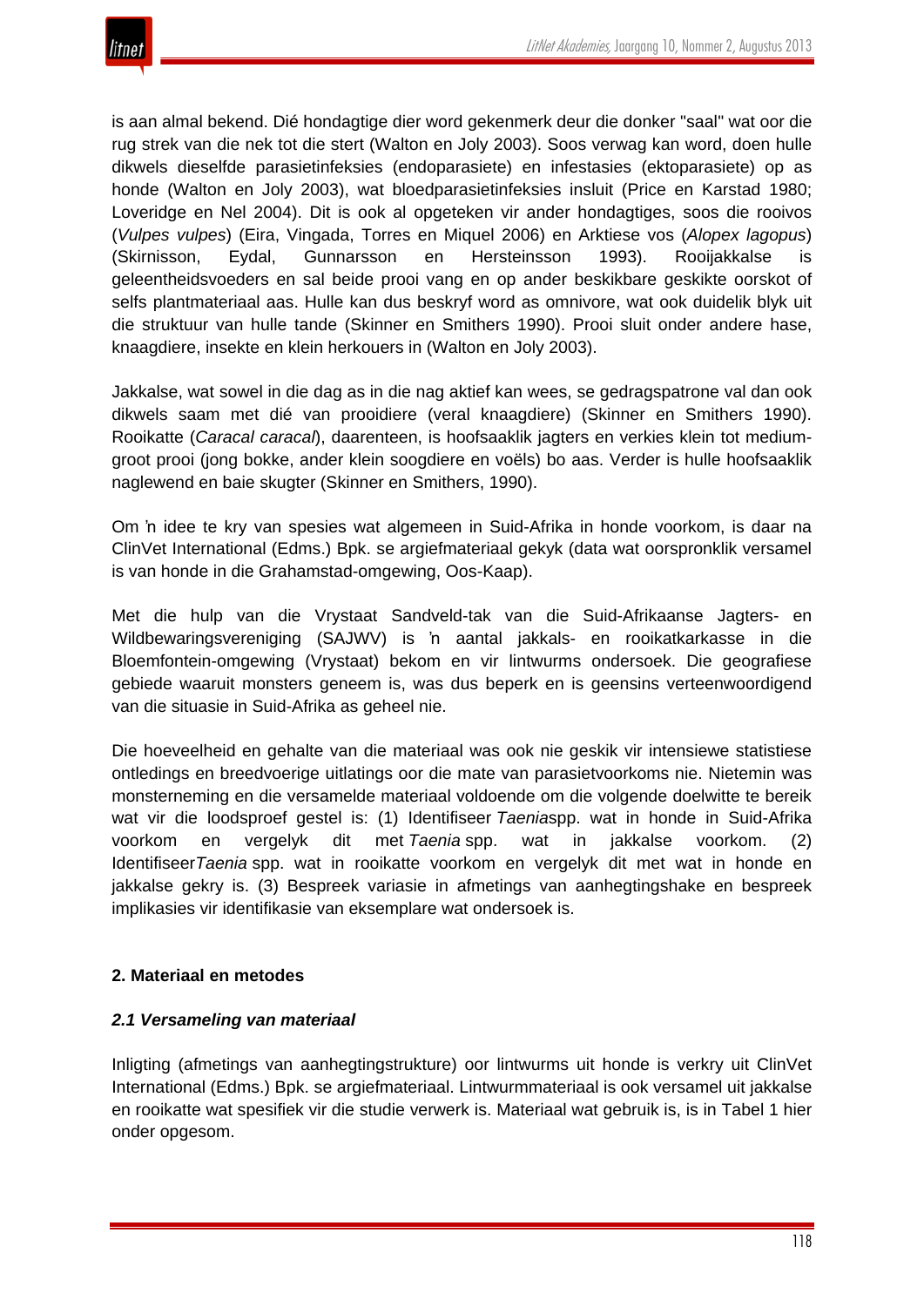

Die dunderm is uit die karkas verwyder en in 'n geskikte houer oopgesny. Sigbare lintwurms is versigtig verwyder met 'n skerppunt-pinset. Die onderliggende, oppervlakkige dermkanaalslymvlies is in sulke gevalle saam met die lintwurmskoleks verwyder om beskadiging van aanhegtingstrukture te beperk. Indien daar talle lintwurms teenwoordig was (of baie jonges, m.a.w. skoleks met min onvolwasse proglottiede aan), is die dermwand liggies geskraap om die mukosa (en die skolekse wat daaraan vasgeheg is) te verwyder. Die skraapsels is dan deur 'n sif met 'n poriegrootte van 150 mikrometer gewas, waarna die parasiete in 'n monsterbottel uitgewas kon word. Parasiete is in 10% formalien gepreserveer.

#### *2.2 Voorbereiding vir meet van aanhegtingshake*

Elke wurm (m.a.w. skoleks met proglottiede) is individueel versigtig met 'n skerppunt-pinset uit die monsterbottel verwyder. Die parasiet is vlugtig op handdoekpapier geplaas om dit droog te maak. Daarna is die wurm op 'n mikroskoopglasplaatjie geplaas. Die glasplaatjie is op 'n ligkas geplaas. 'n Skalpel is gebruik om die rostellum wat die hake bevat, van die skoleks af te sny. Die proses is soms ook onder 'n stereomikroskoop uitgevoer vir kleiner wurms. 'n Klein druppel laktofenol ('n ophelderingsvloeistof met 'n suurbasis) is dan op die afgesnyde rostellum geplaas. Die gebruik van suur kan egter die kalkliggaampies aantas en gasborrels veroorsaak. Daar is tydens die ondersoek gevind dat die hake ten spyte hiervan steeds akkuraat gemeet kon word. In toekomstige studies moet Berlese of Hoyer se media egter ook oorweeg word om moontlike probleme in dié verband uit te skakel. Deur gebruik te maak van twee naalde is die rostellum dan onder 'n disseksiemikroskoop gemanipuleer totdat 'n bo-aansig van die aanhegtingshake verkry is. 'n Dekglasie is dan oor die rostellum geplaas. Indien nodig is 'n klein stukkie geskeurde handdoekpapier gebruik om oortollige laktofenol op te droog, waarna die dekglasie se rande met deurskynende naellak geseël is.

#### *2.3 Meet van aanhegtingshake*

Die totale lengte van die klein en groot aanhegtingshake onderskeidelik is gebruik vir identifikasiedoeleindes (Figuur 5). Die lengtes van die hake is direk met behulp van 'n mikroskoop-meetoogstuk op 'n 400x-vergroting gemeet. Daar is onderskeidelik vyf groot en vyf klein hake van elke parasiet gemeet, waarna 'n rekenkundige gemiddeld vir elk van die twee stelle bepaal is.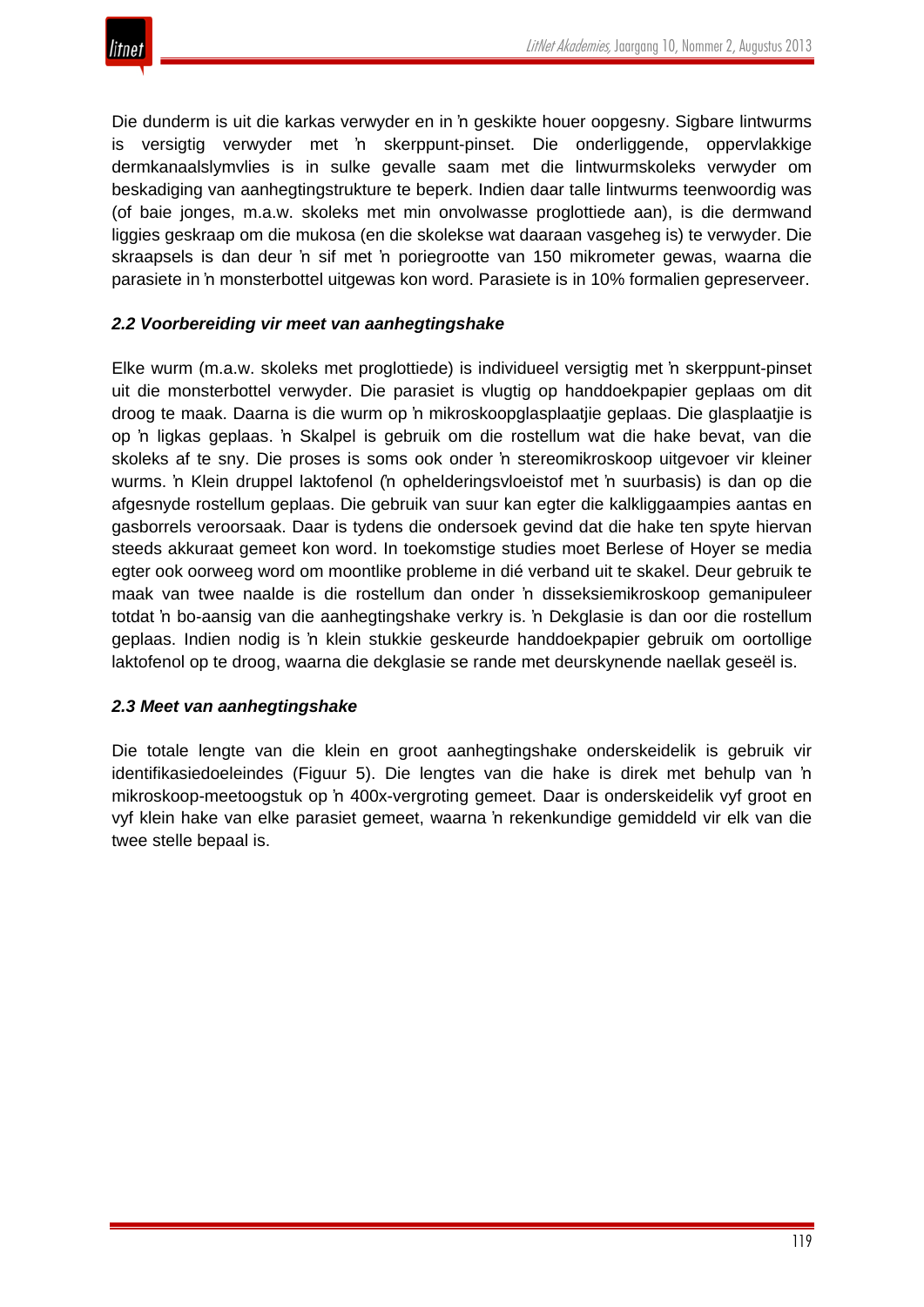



**Figuur 5. Grafiese voorstelling van hoe totale lengtes van aanhegtingshake gemeet is.** (Skets: Dionne Crafford, ClinVet International)

#### **3. Resultate**

#### *3.1 Materiaal versamel*

Die hoeveelheid materiaal wat versamel en ondersoek is, is in Tabel 1 opgesom.

| Tabel 1. Opsomming oor die aard en hoeveelhede materiaal wat in die huidige |  |
|-----------------------------------------------------------------------------|--|
| loodsproefondersoek gebruik is.                                             |  |

|                                         | <b>Gasheer</b>             | Taenia spp.-wurms         |                         |                                         |
|-----------------------------------------|----------------------------|---------------------------|-------------------------|-----------------------------------------|
| <b>Spesie</b>                           | <b>Aantal</b><br>ondersoek | <b>Gebied</b>             | <b>Aantal</b><br>herwin | Aantal geskik vir neem<br>van afmetings |
| Hond (Canis<br>familiaris) <sup>1</sup> | 8                          | Grahamstad-<br>omgewing   | 24                      | 24                                      |
| Jakkals (Canis<br>$mesomelas)^2$        | 18                         | Bloemfontein-<br>omgewing | 112                     | 14                                      |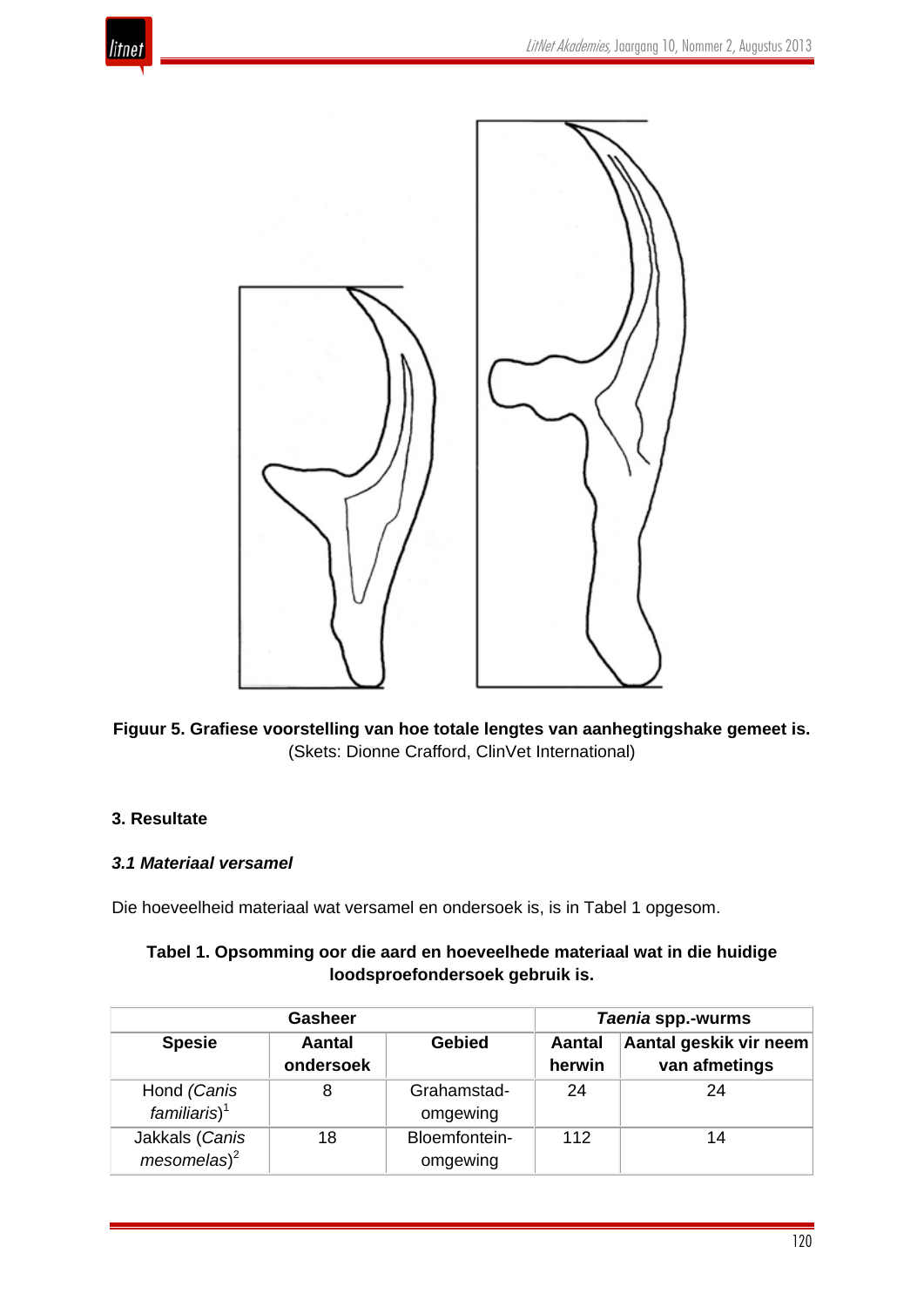

| Rooikat (Caracal                                                                                                                                   | 3 | Bloemfontein- | 3 |  |  |  |  |
|----------------------------------------------------------------------------------------------------------------------------------------------------|---|---------------|---|--|--|--|--|
| $caracal$ <sup>2</sup>                                                                                                                             |   | omgewing      |   |  |  |  |  |
| 1. Data verkry uit ClinVet International (Edms.) Bpk. se argiefmateriaal.                                                                          |   |               |   |  |  |  |  |
| 2. Materiaal versamel uit karkasse verkry vanaf die Vrystaat Sandveld-tak van die Suid-<br>Afrikaanse Jagters- en Wildbewaringsvereniging (SAJWV). |   |               |   |  |  |  |  |

#### *3.1.1* Taenia *spp. waarna verwys word*

Besprekings word beperk tot verteenwoordigers van die genus *Taenia* spp. wat in Suid-Afrika aangeteken is, soos deur Verster (1969) aangedui. In Tabel 2 word meer inligting oor elk van die onderskeie wurmspesies gegee in terme van primêre en tussengashere. Vir grafiese voorstellings is slegs die oorspronklike haaklengtegrense, soos deur Verster (1969) opgeteken, op die onderskeie grafieke aangedui. In Tabel 3 is die afmetings, asook afmetings bygewerk deur Loos-Frank (2000) na 'n volledige literatuuroorsig, egter ook ingesluit om besprekings en vergelykings te vergemaklik.

## **Tabel 2. Opsomming (uit Loos-Frank 2000) van gashere en geografiese verspreiding waaruit die geselekteerde** *Taenia* **spp.-wurms waarna in die artikel verwys word, al versamel is.**

| <b>Spesie</b>                                                                                                                               | <b>Gashere</b>                                           | <b>Tussengashere</b>                                                           | Geografiese<br>verspreiding |  |  |  |
|---------------------------------------------------------------------------------------------------------------------------------------------|----------------------------------------------------------|--------------------------------------------------------------------------------|-----------------------------|--|--|--|
| Taenia<br>hydatigena                                                                                                                        | Hondagtiges, Ursus spp.<br>(bere), Felis spp. (Felidae)* | Meestal herkouers, maar<br>soms ook ander diere, soos<br>varke.                | Wêreldwyd                   |  |  |  |
| Taenia<br>multiceps                                                                                                                         | Hondagtiges, Hyaena spp.                                 | Skape, beeste, bokke en<br>ander herkouers, perde en<br>soms mense.            | Wêreldwyd                   |  |  |  |
| Taenia ovis<br>ovis                                                                                                                         | Hondagtiges                                              | Skape, bokke en ander<br>herkouers                                             | Wêreldwyd                   |  |  |  |
| Taenia<br>pisiformis                                                                                                                        | Hondagtiges, ongereeld<br>katagtiges                     | Knaagdiere (veral hase en<br>konyne)                                           | Wêreldwyd                   |  |  |  |
| Taenia serialis<br>serialis                                                                                                                 | Hondagtiges, Crocuta spp.                                | Meestal hase en konyne<br>(ongereeld ander<br>knaagdiere), karnivore,<br>mense | Wêreldwyd                   |  |  |  |
| Taenia serialis<br>brauni                                                                                                                   | Hondagtiges                                              | Knaagdiere en primate                                                          | Afrika en<br>Amerika        |  |  |  |
| Taenia<br>taeniaeformis                                                                                                                     | Katagtiges,<br>Vulpes spp.                               | Knaagdiere, hase/konyne,<br>mense, insekvreters                                | Wêreldwyd                   |  |  |  |
| * Verster (1969) het egter aangedui dat, gebaseer op 'n literatuuroorsig, huiskatte nie<br>geskikte gashere vir die betrokke spesie is nie. |                                                          |                                                                                |                             |  |  |  |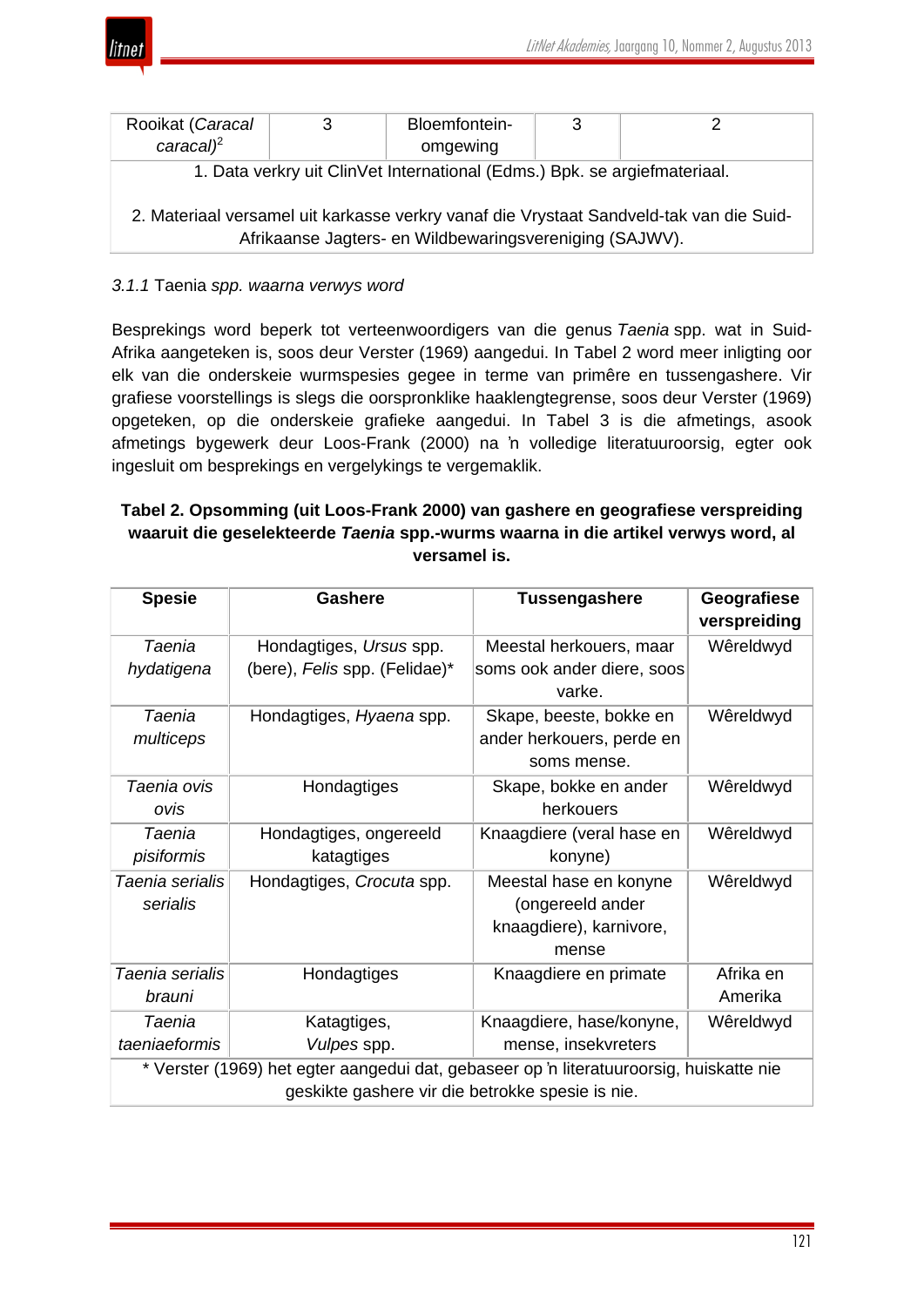**Tabel 3. Opsomming van afmetings (in mikrometer) van die klein en groot rostellumhake van geselekteerde** *Taenia* **spp.-lintwurms wat in Suid-Afrika voorkom, soos gemeet deur Verster (1969) en opgesom deur Loos-Frank (2000), laasgenoemde na 'n literatuuroorsig van verskeie publikasies wat ná dié van Verster (1969) verskyn het.**

| <b>Spesie</b>            | Afmetings (in mikrometer) |             |                   |             |                   |             |                   |             |
|--------------------------|---------------------------|-------------|-------------------|-------------|-------------------|-------------|-------------------|-------------|
|                          | <b>Verster (1969)</b>     |             |                   |             | Loos-Frank (2000) |             |                   |             |
|                          | <b>Klein hake</b>         |             | <b>Groot hake</b> |             | <b>Klein hake</b> |             | <b>Groot hake</b> |             |
|                          | Min                       | <b>Maks</b> | Min               | <b>Maks</b> | Min               | <b>Maks</b> | Min               | <b>Maks</b> |
| Taenia hydatigena        | 118                       | 143         | 191               | 218         | 110               | 168         | 169               | 235         |
| Taenia multiceps         | 98                        | 136         | 157               | 177         | 73                | 160         | 120               | 190         |
| Taenia ovis ovis         | 111                       | 127         | 170               | 191         | 89                | 157         | 131               | 202         |
| Taenia pisiformis        | 128                       | 151         | 220               | 261         | 114               | 177         | 200               | 300         |
| Taenia serialis serialis | 107                       | 123         | 154               | 175         | 63                | 129         | 110               | 184         |
| Taenia serialis brauni   | 91                        | 102         | 125               | 148         | 47                | 114         | 85                | 160         |
| Taenia taeniaeformis     | 210                       | 261         | 370               | 402         | 187               | 293         | 300               | 530         |

**Let wel:** Die minimum- en maksimum-afmetings dui in alle gevalle reikwydtes aan. Hierdie reikwydtes het aansienlik vergroot in die oorsig van Loos-Frank (2000), aangesien mates soos weergegee deur verskeie skrywers in ag geneem is. Hierdie wye reikwydtes vergroot uit die aard van die saak die probleem van oorvleueling in afmetings (en daarmee saam identifikasie van spesies).

## *3.2 Honde* **(Canis familiaris)** *as gasheer*

Figuur 6 toon die verspreiding van aanhegtingshaakwaardes in terme van die gemiddelde lengte van klein hake teenoor dié van groot hake vir wurms wat uit honde versamel is. Die reikwydtes deur Verster (1969) aangedui vir die onderskeie *Taenia* spesies is as blokke aangedui om bespreking te vergemaklik: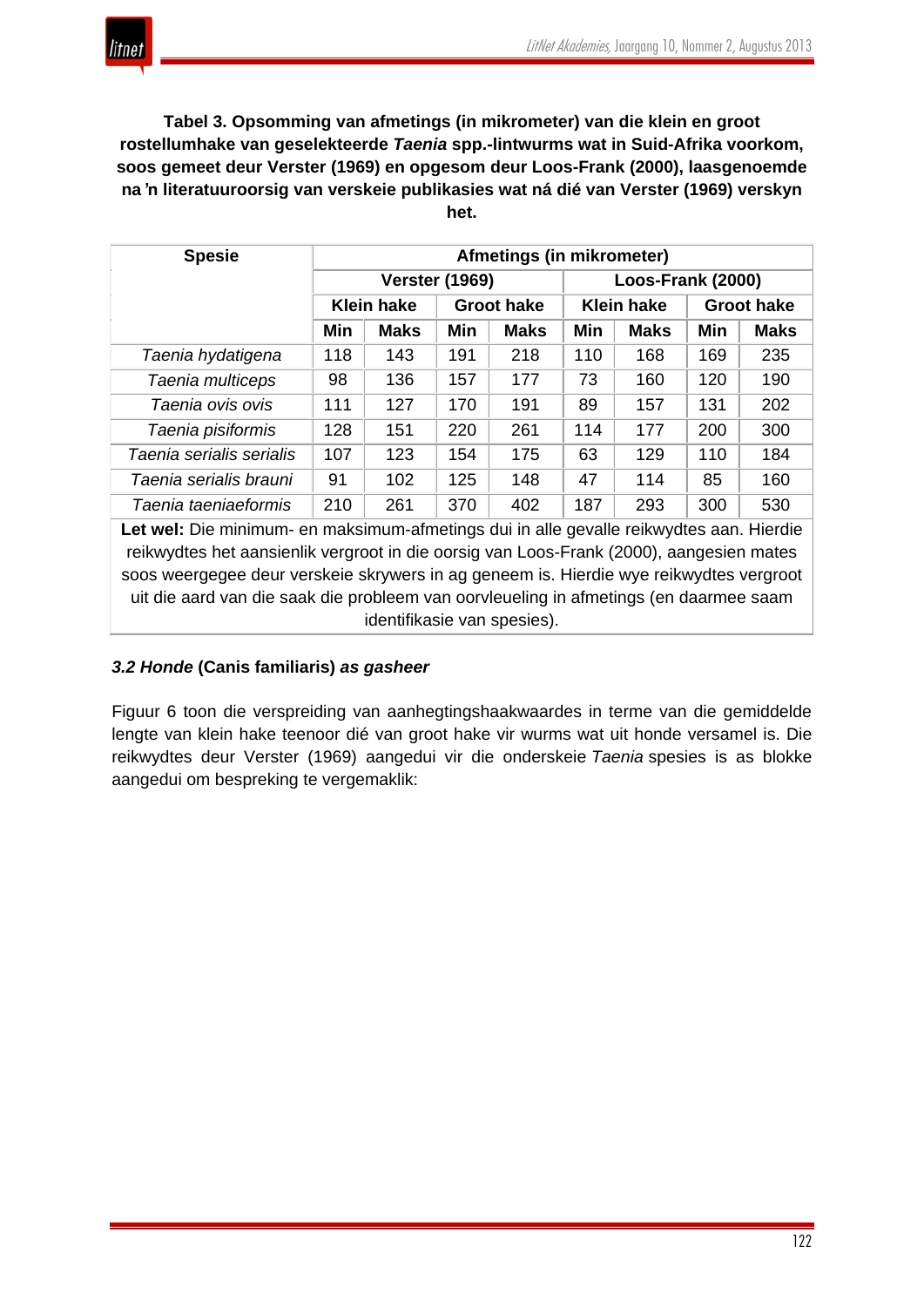





## **Figuur 6. Grafiese voorstelling van mates van aanhegtingshake van** *Taenia* **spp. uit honde soos verkry uit die ClinVet International-argief, saam met reikwydtes aangedui in blokke vir die onderskeie spesies soos weergegee deur Verster (1969).**

## *3.3 Jakkalse* **(Canis mesomelas)** *as gasheer*

Figuur 7 toon die verspreiding van aanhegtingshaakwaardes in terme van die gemiddelde lengte van klein hake teenoor dié van groot hake vir wurms wat uit jakkalse versamel is. Die reikwydtes deur Verster (1969) aangedui vir die onderskeie *Taenia* spesies is as blokke aangedui: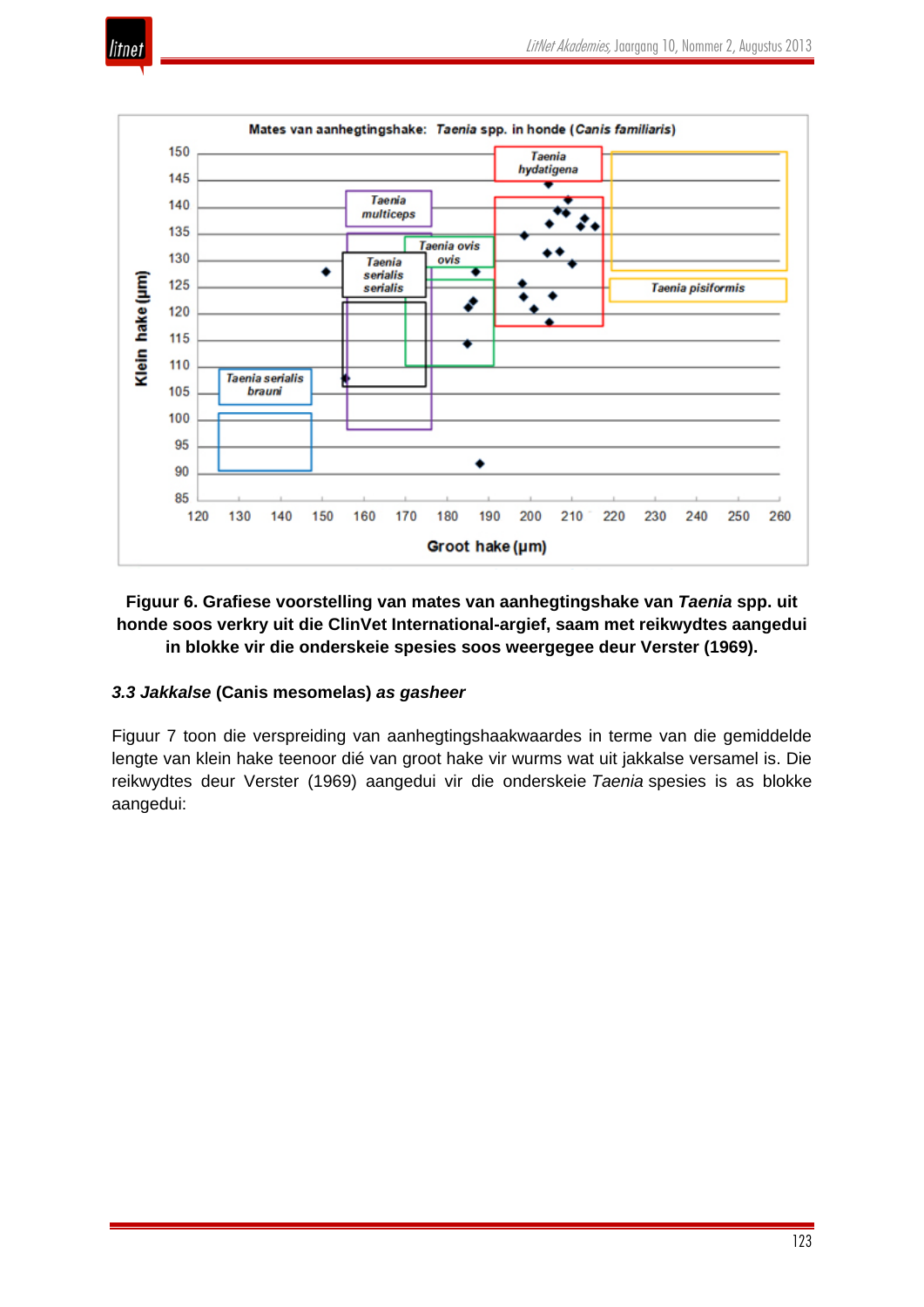



## **Figuur 7. Grafiese voorstelling van mates van aanhegtingshake van** *Taenia* **spp. uit jakkalse soos gemeet in die huidige studie, saam met reikwydtes aangedui in blokke vir die onderskeie spesies soos weergegee deur Verster (1969).**

Besmettingsstatistieke word hier onder opgesom:

#### **Tabel 4. Besmettingstatistieke vir** *Taenia* **spp.-wurms wat uit jakkalse versamel is.**

| Aantal diere Aantal |        | Totale             | Persentasie | Gemiddelde   | Gemiddelde   |
|---------------------|--------|--------------------|-------------|--------------|--------------|
| ondersoek           | diere  | aantal Taeniaspp.- | besmetting  | besmettings- | besmettings- |
|                     | besmet | wurms versamel     |             | intensiteit  | moontlikheid |
| 18                  | 4      | 112                | 22.22       | 28,00        | 6,22         |

#### *3.4 Rooikatte* **(Caracal caracal)** *as gasheer*

Figuur 8 toon die verspreiding van aanhegtingshaakwaardes in terme van die gemiddelde lengte van klein hake teenoor die van groot hake vir wurms wat uit rooikatte versamel is.

Die reikwydtes deur Verster (1969) aangedui vir die onderskeie *Taenia* spesies is as blokke aangedui om bespreking te vergemaklik: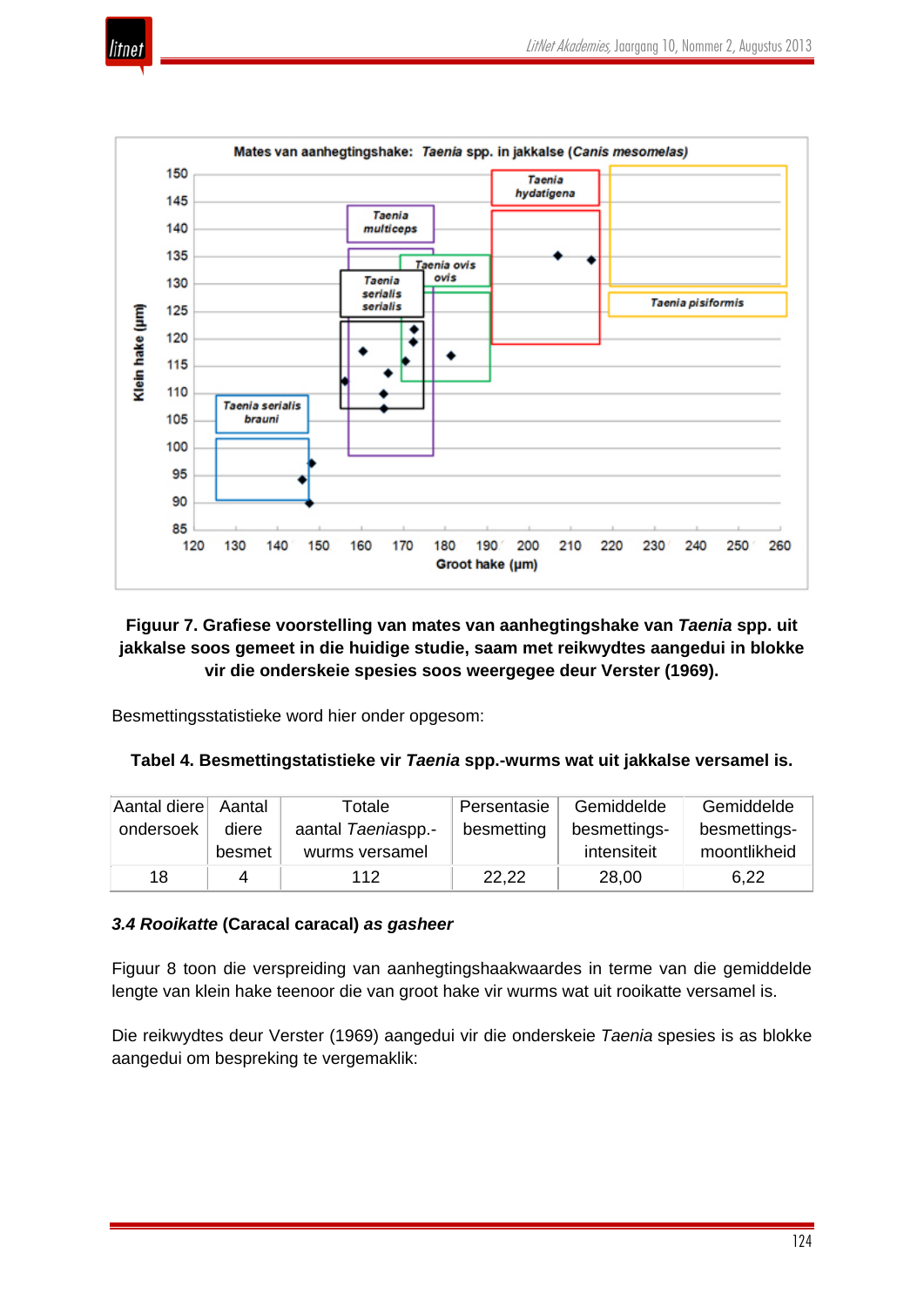



## **Figuur 8. Grafiese voorstelling van mates van aanhegtingshake van** *Taenia* **spp. uit rooikatte soos gemeet in die huidige studie, saam met reikwydtes aangedui in blokke vir die onderskeie spesies soos weergegee deur Verster (1969).**

Besmettingstatistieke word hier onder opgesom:

|  | Tabel 5. Besmettingstatistieke vir Taenia spp.-wurms versamel uit rooikatte. |
|--|------------------------------------------------------------------------------|
|--|------------------------------------------------------------------------------|

| Aantal diere | Aantal | Totale              | Persentasie | Gemiddelde   | Gemiddelde   |
|--------------|--------|---------------------|-------------|--------------|--------------|
| ondersoek    | diere  | aantal Taenia spp.- |             | besmettings- | besmettings- |
|              | besmet | wurms versamel      | besmetting  | intensiteit  | moontlikheid |
| 3            |        |                     | 66,67       | 1,50         | 1,00         |

## **4. Bespreking**

## *4.1 Materiaal versamel*

Soos in Tabel 1 gesien kan word, was 'n groot persentasie van die wurms wat uit jakkalse herwin is, nie bruikbaar nie. Dit was te wyte aan 'n verlies van die aanhegtingstrukture. In 35 uit 115 wurms was alle hake afwesig. In 64 uit 115 wurms was alle groot hake afwesig. Baie van die diere kon eers meer as 12 ure na die diere geskiet is, afgehaal word. In die meeste gevalle was geen verkoelingsfasiliteite beskikbaar nie. Die lintwurmweefsel is baie sag en weefselafbreking begin baie gou. Die gevolg is dat die weefsel van die skoleks en rostellum begin sag raak, sodat die harde hake uittrek en los in die jakkals se dermwand agterbly.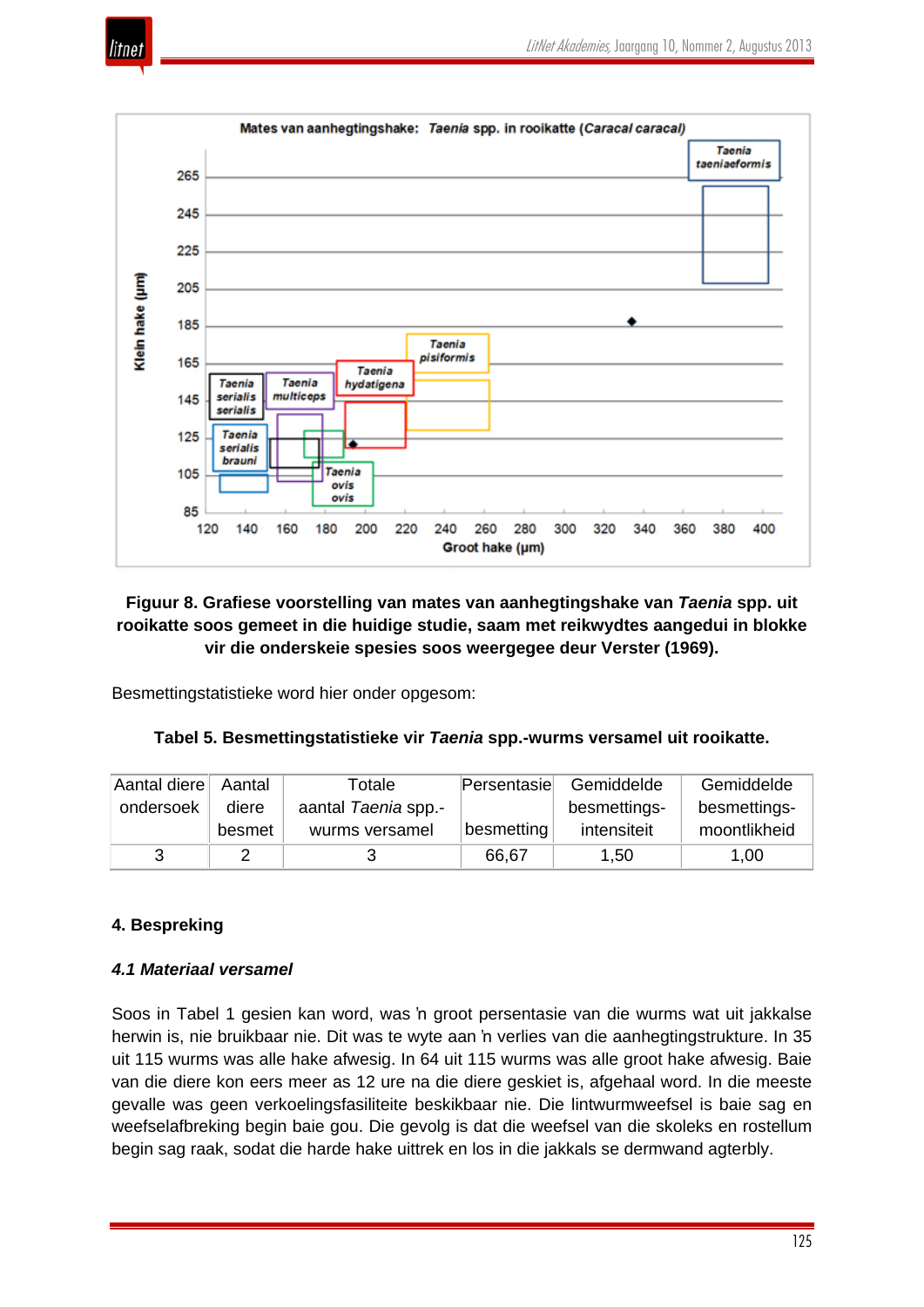



Met ondersoek van die materiaal kon duidelik gesien word waar die hake wel in die rostellum ingebed was (Figuur 9).



**Figuur 9. Voorbeelde van die grade van aanhegtingshaak-verlies in** *Taenia* **spp.-lintwurms na herwinning uit jakkalse:**

- **(a) Geen verlies – beide klein en groot aanhegtingshake is teenwoordig (tipies van vars materiaal).**
- **(b) Gedeeltelike verlies – in die meeste gevalle was al die groot hake en die meeste van die klein hake afwesig.**

**(c) Algehele verlies – al die groot en klein hake is afwesig.**

## **In beide gevalle (b) en (c) is die posisies waar die hake wel ingebed was, duidelik sigbaar. Verlies van hake is opgemerk in jakkalse wat al 'n geruime tyd (in sommige gevalle tussen 12 en 24 uur) dood was voor lintwurmherwinning gedoen is.** (Foto's: Dionne Crafford, ClinVet International)

Alhoewel dit nie gekwantifiseer is nie, was daar 'n opvallende korrelasie tussen die tydperk voor wurmherwinning en die mate van aanhegtingshaak-verlies (Crafford, persoonlike waarneming).

In toekomstige studies sou die ideaal wees om saam met die jagters uit te gaan veld toe, onmiddellik die spysverteringskanaal te verwyder, koel te hou (byvoorbeeld op ys in 'n koelhouer) en so gou moontlik te gaan verwerk in die laboratorium (of ander geskikte area waar water beskikbaar is).

## *4.2 Honde* **(Canis familiaris)** *as gasheer*

Sommige vorige studies op *Taenia* spp.-lintwurmbesmettings in beide tussengashere (bv. njalas Boomker, Horak en Flamand 1991) en primêre gashere (bv. honde – Minnaar, Krecek en Rajput 1999; Minnaar en Krecek 2001; Minnaar, Krecek en Fourie 2002) verwys net na "*Taenia* sp.", en identifikasie tot op spesievlak is nie gedoen nie. Uit Figuur 6 is dat duidelik dat die oorgrote meerderheid *Taenia*-wurms (17 uit 24) wat uit honde versamel is, bes moontlik tot die spesie *T. hydatigena* behoort.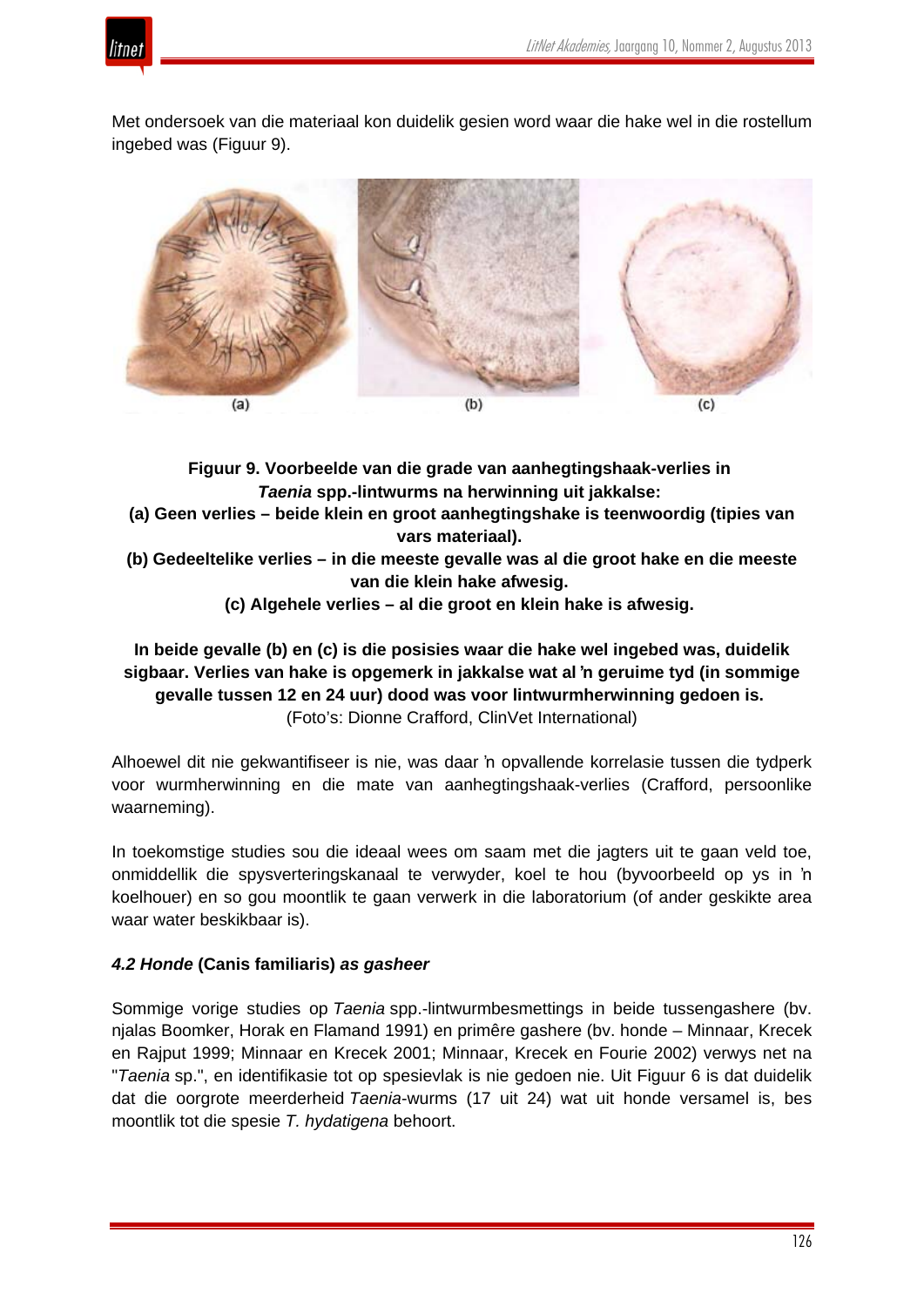

Die spesie is wêreldwyd baie algemeen en is al gevind in honde in Suid-Afrika (Verster 1979) en Nigerië (Umeche en Hogan 1989); in wolwe (*Canis lupis*) in Spanje (Segovia, Guerrero, Torres, Miquel en Feliu 2003) en Griekeland (Papadopoulos, Himonas, Papazahariadou en Antoniadou-Sotiriadou 1997); in vosse (*Vulpes vulpes*) in Griekeland (Papadopoulus e.a. 1997); en in bere (*Ursus americanus*)in Kanada (Dies 1979), om maar net 'n paar voorbeelde te noem. Die tussenstadiums (sistiserki) kom meestal in herkouers as tussengasheer voor (Tabel 3) en is al herwin uit onder andere skape en bokke in Iran (Radfar, Tajalli en Jalalzadeh 2005); wildsbokke (*Odocoileus virginianus*) (Schurr, Rabalais en Terwilliger 1988) en skape (*Ovis canadensis californiana*) (Kistner, Matlock, Wyse en Mason 1977) in Amerika; en boerbokke (Boomker, Horak en Ramsay 1994) en duikers (*Sylvicapra grimmia*) (Boomker, Keep en Horak 1987) in Suid-Afrika. Die parasiet kan egter ook ander diere as tussengasheer gebruik, soos wilde varke in Spanje (De-la-Muela, Hernández-de-Luján en Ferre 2001) en ape in Soedan (Sulaiman, Williams en Wu 1986).

Dit wil ook voorkom asof minstens vier van die wurms uit honde waarskynlik tot die spesie *T. ovis ovis* behoort. Beide *T. hydatigena* en *T. ovis* kom algemeen in skape (as tussengasheer) voor (Lawson 1994). In veral landelike gebiede is die grootste bron van infektiewe materiaal vir honde bes moontlik afval wat deur mense vir die honde gevoer word. Dit is baie moontlik dat stukke weefsel (bv. spiere vir *T. ovis* en lewer vir *T. hydatigena*) wat juis siste bevat, uitgesny sal word en weggegooi sal word in die slagproses (bv. skape en bokke) waar honde dit kan optel en eet. Honde was dus waarskynlik 'n bron van besmetting vir beide *T. hydatigena* en *T. ovis ovis* in die landelike gebied met informele behuising in hierdie studie.

Daar is verder een wurm wat moontlik *T. serialis serialis* of *T. multiceps* kan wees.

*Taenia serialis* gebruik meestal hase as tussengasheer (Keith, Cary, Yuill en Keith 1985; Pfaffenberger en Valencia 1988; Whitney 1999), terwyl *T. multiceps* gewoonlik in skape se breine siste vorm (De Wet en Bath 1994). Aangesien beide die wurms egter blaassiste in die tussengasheer vorm, sou mens baie hoër getalle verwag, aangesien dié tipe siste letterlik honderde besmetlike ingestulpte lintwurmkoppies kan bevat.

Daar is ook twee wurms wat glad nie in Verster (1969) se raamwerk pas nie. Variasie in afmetings en oorvleueling tussen spesies word later bespreek.

## *4.3 Jakkalse* **(Canis mesomelas)**

Soos aangetoon in Figuur 7, is twee van die wurms wat uit jakkalse versamel is, waarskynlik *T. hydatigena.* Jakkalse kan maklik die sistiserki inkry deur die ingewande van skape wat pas dood is, of weefsel wat weggegooi is, te vreet. Wat die ander wurms wat moontlik in jakkalse kan voorkom aanbetref, verydel die oorvleueling in haakafmetings tussen *T. ovis ovis*, *T. multiceps* en *T. serialis serialis* enige primêre gevolgtrekkings.

Dit wil voorkom of minstens een parasiet wel *T. ovis ovis* kan wees, terwyl agt bes moontlik tot *T. multiceps* of *T. serialis serialis* kan behoort. Die jakkalse wat ondersoek is, is juis gejag weens skade wat aan skaaptroppe aangerig is, veral tydens lamtyd. Dit is dus baie moontlik dat die wurms wel *T. multiceps* kan wees, aangesien die parasiet blaassiste in skaapbreinweefsel vorm en inname van so 'n blaas dus tot 'n hele aantal wurms kan lei (hoë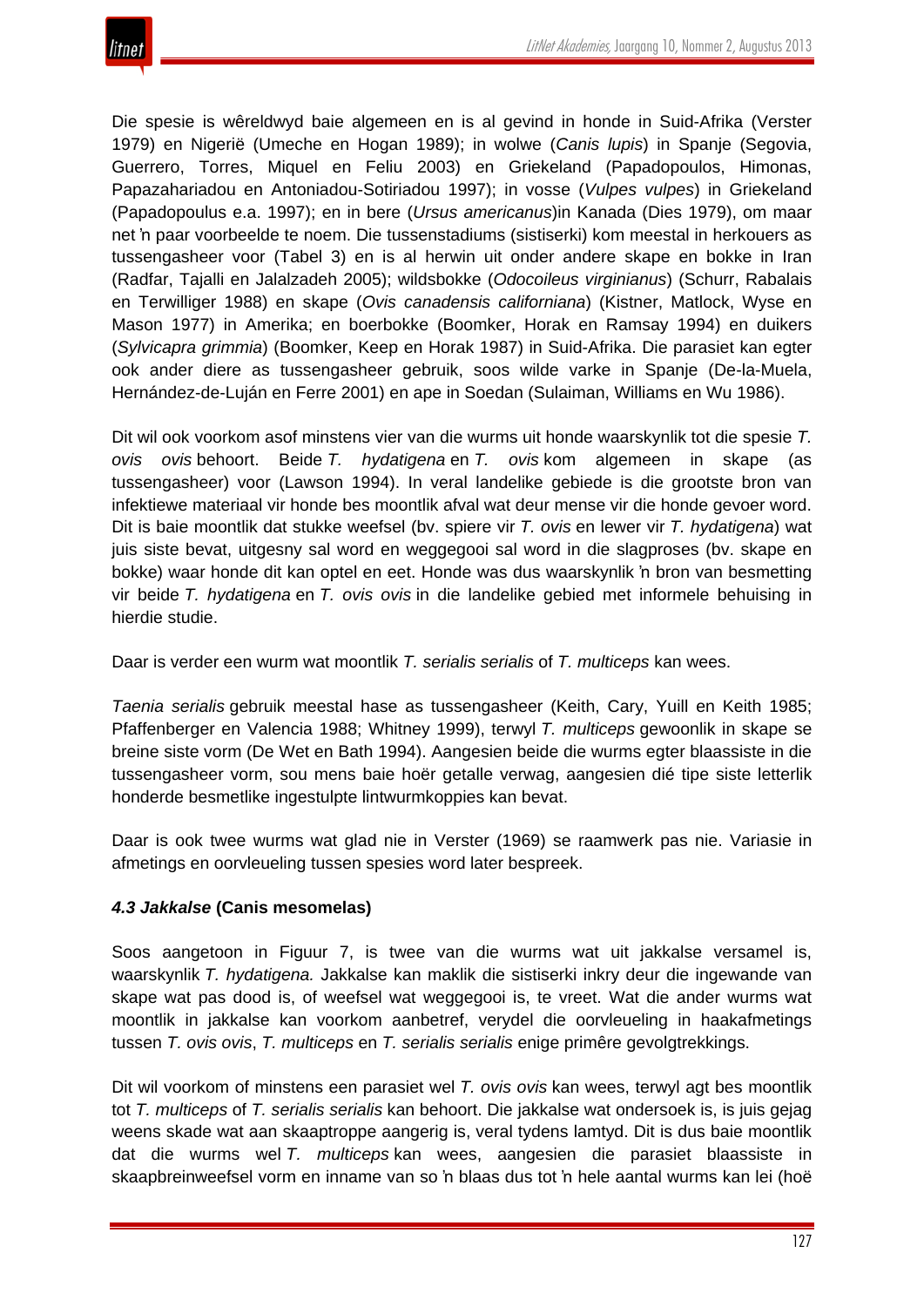

gemiddelde intensiteit van besmetting, Tabel 4). Die voorkoms van hierdie parasiet in lammers behoort redelik laag te wees, aangesien die lammers nog nie veel blootstelling aan besmette tussengashere sou hê nie. Daar is egter al getoon dat die druk op die skedelkas weens sistvorming, kan lei tot verdunning van die skedel (Gunn en Pitt 2012), wat sal beteken dat die jakkals wel deur die skedel van volwasse skape sal kan byt. *Taenia multiceps* is ook al in Australiese wildehonde (dingo's oftewel *Canis latrans*) gekry (Henke, Pence en Bryant 2002).

Beide jakkalse en rooikatte voed op klein soogdiere. Hase behoort dus deel uit te maak van die dieet van beide spesies. *Taenia pisiformis* gebruik hase as tussengasheer (Keith, Keith en Cary 1986; Kietzmann en Hugghins 1986; Pinto, Gomes, Menezes, Gomes en Noronha 2004). Die feit dat geen *T. pisiformis* in die studie versamel is nie, dui moontlik op 'n lae voorkoms van die parasiet in Suid-Afrika.

#### *4.4 Rooikatte* **(Caracal caracal)**

Uit drie *Taenia* spp.-lintwurms wat uit twee rooikatte versamel is, was slegs twee geskik om hake van te meet. Figuur 8 toon dat een van die wurms bes moontlik *T. hydatigena* is.

Uit die huidige literatuurstudie blyk dit dat die voorkoms van die parasiet in rooikatte nog nie in enige publikasies bevestig is nie. Loos-Frank (2000) verwys slegs na die genus *Felis* in haar gasheerlys, terwyl Verster (1969) meld dat die spesie nie in katte voorkom nie.

Die ander wurm is moontlik *T. taeniaeformis*, aangesien die hake baie langer is as dié van enige van die *Taenia* spp.-lintwurms wat in honde voorkom. Die afmetings val wel nie in die reikwydtes wat deur Verster (1969) aangeteken is vir *T. taeniaeformis* nie, maar wel in die reikwydtes vir die spesie soos aangeteken deur Loos-Frank (2000). Aangesien geen van die ander *Taenia*-spesies sulke groot hake het nie, kan met redelike sekerheid gesê word dat die wurm wel *T. taeniaeformis* is. Laasgenoemde is die enigste *Taenia*-spesie waarvan die volwasse parasiet in huiskatte voorkom. Die stadium van *T. taeniaeformis* wat infektief is vir katte, kom gewoonlik in die lewer van die tussengasheer (muise en rotte) voor (Theis en Schwab 1992; Seong, Huh, Lee en Oh 1995; Bowman, Barr, Hendrix en Lindsay 2003; Fisher en McGarry 2006). Delahay, Daniels, Macdonald, McGuire en Balharry (1998) het gevind dat die voorkoms van *T. taeniaeformis* in wilde katte (*Felis silvestris*) en huiskatte (*Felis catus*) in Skotland geensins verskil het nie.

Die parasiet kom ook algemeen in huiskatte in Suid-Afrika voor (bv. Baker, Lange, Verster en Van der Plaat 1989). Verder is *T. taeniaeformis* ook al in Amerikaanse wildekatte (die "bobcat" oftewel *Felis rufus*) gekry (Heidt, Rucker, Kennedy en Baeyena 1988).

Uit die huidige studie wil dit voorkom of rooikatte in Suid-Afrika *Taenia* spp.-lintwurms kan huisves wat eie is aan beide honde en katte, 'n voorlopige resultaat wat vir seker in verdere studies ondersoek kan word.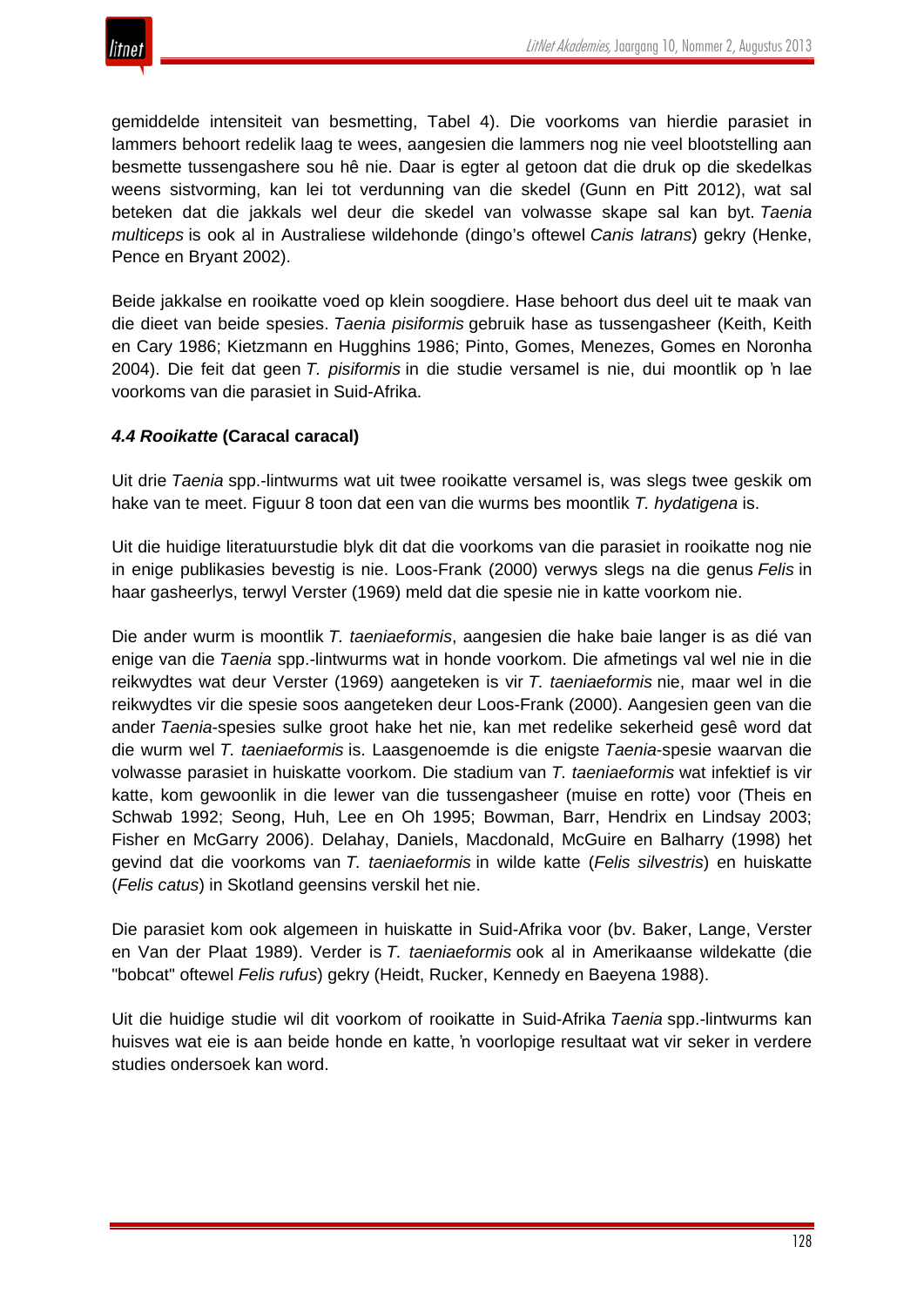

#### **5.** *Taenia* **spp.-hake: variasies, neigings en alternatiewe**

Die gebruik van harde parasietaanhegtingstrukture se morfometriese afmetings en vorm vir spesie-identifikasie kom algemeen voor. 'n Goeie voorbeeld is dié van 'n groep platwurms (Monogenea) wat op visse voorkom (Pariselle, Bilong Bilong en Euzet 2003; Přikrylová en Gelnar 2008; Musilová, Řehulková en Gelnar 2009). Wat*Taenia* spp. betref, is haaklengte ook een van die primêre veranderlikes wat gebruik word om spesies van mekaar te onderskei. Uit Figure 6 tot 8 staan een ding egter uit soos 'n paal bo water: variasie in afmetings, en daarmee saam oorvleueling tussen spesies. Wanneer die afmetings wat deur Verster (1969) gemaak is, vergelyk word met afmetings wat opgeteken is deur 'n aantal navorsers, soos opgesom deur Loos-Frank (2000) (Tabel 2), word die reikwydtes nog groter. Die vraag ontstaan of variasie gemeet werklik verteenwoordigend is van biologiese/morfologiese verskille, of die gevolg is van variasie in akkuraatheid van mates. Wanneer mates direk met behulp van 'n meetoogstuk gedoen word, sal akkuraatheid afhang van korrekte kalibrasie van die oogstuk.

Wanneer daar fyn verskille tussen strukture is, kan kalibrasie deur verskillende navorsers (en dus ook die mate van akkuraatheid) effens verskil, wat daartoe sal lei dat die mates nie noodwendig direk vergelykbaar is nie. In die huidige studie is van 'n meetoogstuk gebruik gemaak omdat die metode ook deur vorige navorsers gebruik is. In toekomstige studies moet die mates aangevul word deur digitale mates wat direk van die mikroskoopbeeld digitaal op 'n rekenaarskerm gedoen kan word. Laasgenoemde metode is meer akkuraat en sal vergelyking met die histories meer tradisionele metode (en data wat daaruit voortspruit) moontlik maak. Die hake van *Taenia* sp. is egter redelik groot en stewig (robuust) in vergelyking met aanhegtingstrukture van ander parasietgroepe wat ook gebruik word vir taksonomiese doeleindes. Dit is dus onwaarskynlik dat die verskille in meetmetodes soos bespreek werklik 'n noemenswaardige effek sal hê. Buiten die kalibrasiemetode kan beide navorserondervinding en voorbereiding van materiaal 'n noemenswaardige invloed hê. In dié verband is die dikte van die rostellum en die posisie daarvan op die mikroskoopplaatjie van belang. Indien dit te dik is en/of nie heeltemal plat monteer word nie, kan dit lei tot 'n parallaksfout (slegs hake wat heeltemal horisontaal lê, kan akkuraat gemeet word).

Variasie is ook nie 'n vreemde neiging wanneer dit by die afmetings van aanhegtingstrukture in ander parasietgroepe kom nie. In die genus *Gyrodactylus* (ook deel van die Monogenea) is daar ook groot variasies in afmetings van harde aanhegtingshake opgeteken (Hanek en Furtado 1973; Harris 1998). Daar is oënskynlik sterk korrelasies tussen hierdie variasie en watertemperatuur (Mo 1991a, 1991b, 1993; Hodnelen en Nilsen 1994; Appleby 1996) en gasheertipe in terme van primêre en sekondêre gashere (Dmitrieva en Dimitrov 2002). Variasie in aanhegtingstruktuurvorm kan ook 'n gevolg wees van die mate waarin die parasiet gasheerspesifiek is (Jarkovský, Moren, Šimková en Gelnar 2004). Weens hierdie variasie in die afmetings a.g.v. geografiese verspreiding of verskille in gasheerspesies word daar nou meer algemeen van molekulêre/genetiese ondersoeke gebruik gemaak.

Dikwels word morfologiese ondersoeke (wat afmetings insluit) gekombineer met molekulêre werk in die genus *Gyrodactylus* (Šimková, Moren, Jobet, Gelnar en Verneau 2004; Šimková, Matějusová en Cunningham 2006; Přikrylová, Matějusová, Jarkovský en Gelnar 2008; Přikrylová, Matějusová, Musilová en Gelnar 2009). Sommige outeurs voel egter tereg dat molekulêre ondersoeke van groot hoeveelhede individuele wurms in ekologiese studies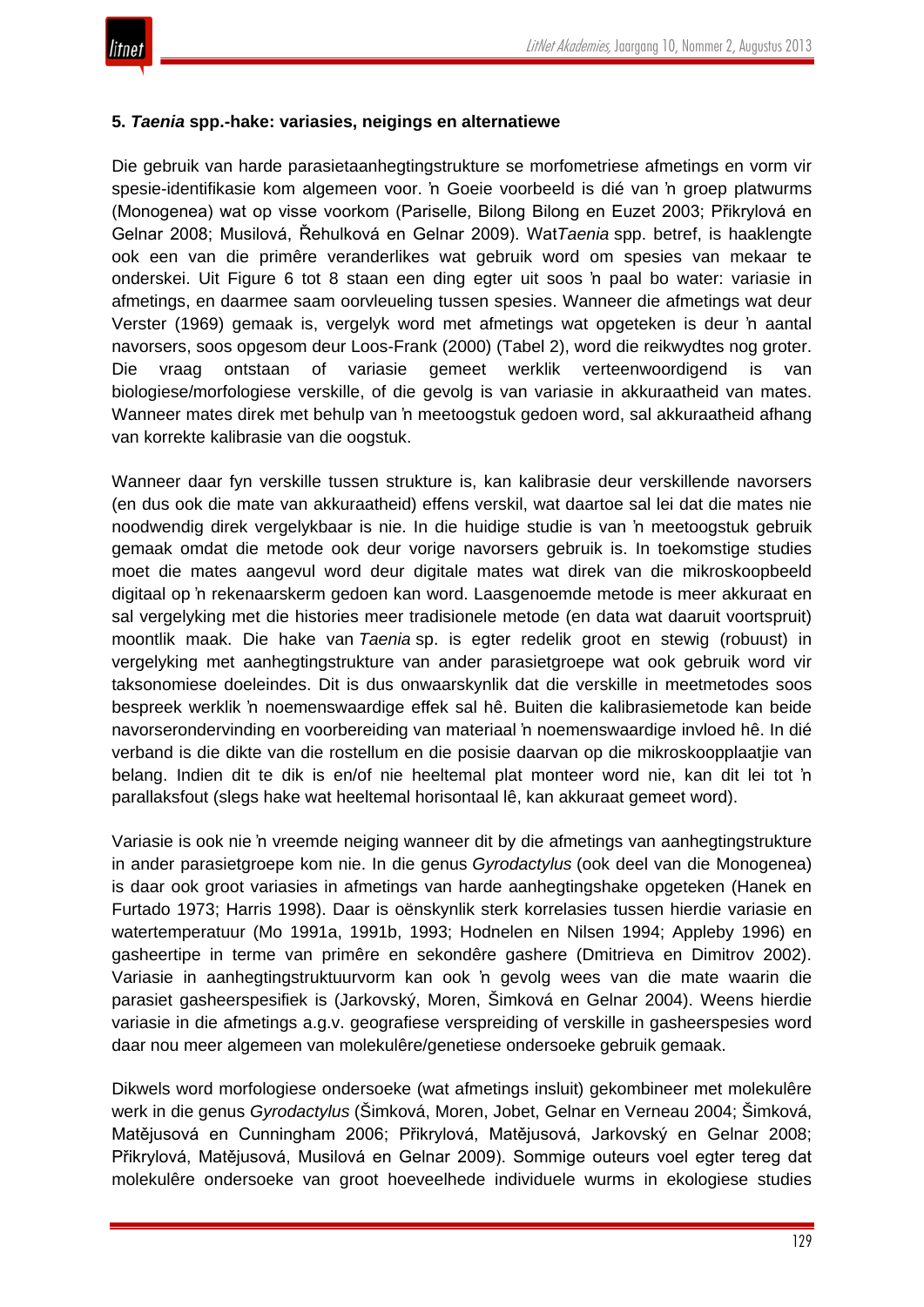

heeltemal onprakties is (Blazek, Bagge en Valtonen 2008). Om dié rede is daar ook 'n aantal addisionele morfometriese afmetings bygevoeg om die sensitiwiteit van onderskeiding te verhoog (sien byvoorbeeld Mizelle en Kritsky 1967).

Uit die huidige loodsstudie is raakpunte tussen die genera *Taenia* en *Gyrodactylus* duidelik wat betref variasie in aanhegtingstruktuur-afmetings wat positiewe identifikasie tot op spesievlak bemoeilik.

Om dié rede word daar dikwels ook na 'n aantal ander strukture en veranderlikes gekyk om verder tussen *Taenia*-spesies te onderskei (sien die baie volledige oorsig deur Loos-Frank 2000 en Hoberg, Jones, Rausch, Eom en Gardner 2000). Daar is ook al heelwat genetiese en molekulêre werk op 'n groot aantal *Taenia*-spesies gedoen. Hierdie pogings is veral op diagnose van infeksies in mense toegespits (Abraham, Pardini, Vaz, Livramento en Machado 2004; Ogunremi, MacDonald, Geerts en Brandt 2004), m.a.w. *T. solium* (Rishi en McManus 1988; Chapman, Vallejo, Mossie, Ortiz, Agabian en Flisser 1995; Gasser, Zhu en McManus 1999; von Nickisch-Rosenegk, Silva-Gonzalez en Lucius 1999; Park, Yun, Chung, Kong en Cho 2000; Verastegui, Gilman, Garcia, Gonzalez, Arana, Jeri, Tuero, Gavidia, Levine, Tsang en die sistiserkose-werksgroep in Peru 2003; Yang en Chung 2004) en *T. saginata* (Chapman e.a. 1995; Von Nickisch-Rosenegk e.a. 1999; Gasser e.a. 1999; Gonzalez, Bonay, Benitez, Ferrer, Harrison, Parkhouse en Garate 2007). Daar is egter ook molekulêre en genetiese werk gedoen (met die oog op spesie-identifikasie) vir ander *Taenia*spesies, insluitend *T. hydatigena* (Allsop, Jones, Allsop, Newton en Macpherson 1987; Gasser e.a. 1999; Von Nickisch-Rosenegk e.a. 1999), *T. serialis* (Allsop e.a 1987; Gasser e.a. 1999; Von Nickisch-Rosenegk e.a. 1999), *T. madoquae* (Jones, Allsopp, Macpherson en Allsop 1988; Zhang, Hu, Jones, Allsop, Beveridge, Schindler en Gasser 2007; ), *T. regis* (Allsop e.a. 1987; Zhang e.a. 2007), *T. taeniaeformis* (von Nickisch-Rosenegk e.a. 1999; Gasser e.a. 1999)*, T. pissiformis* (von Nickisch-Rosenegk e.a. 1999; Gasser e.a. 1999)*, T. ovis* (Von Nickisch-Rosenegk e.a. 1999; Gasser e.a. 1999)*, T. multiceps* (Gasser e.a. 1999), *T. crassiceps* (Espíndola, De Gaspari, Nakamura en Vaz 2000), *T. martis, T. mustelae* en *T. parva* (Von Nickisch-Rosenegk e.a. 1999). Gevolglik is standaardmetodes al redelik goed beskryf (McManus 1990; Kassai 1999; McManus 2006). Die resultate dui daarop dat hierdie metodes wel van groot waarde is om tussen spesies te onderskei.

Indien verdere intensiewe studies oorweeg word, sal daar beslis ook na ander morfologiese veranderlikes gekyk moet word vir *Taenia*-spesie-identifikasie in kombinasie met molekulêre/genetiese werk om identifikasies te bevestig. Dit sou byvoorbeeld van waarde wees om proglottiede van die anterior, middel en posterior van die wurm te neem om die morfologie en aantal strukture (bv. uterus, uterussakke, testes en vaginale sfinkter oftewel genitale atrium kwantitatief te beskryf. Dit is dan ook veral die genitale atrium wat van groot waarde blyk te wees, soos ook toegepas deur Verster (1969). So 'n benadering is egter nie moontlik by 'n groep soos *Gyrodactylus* sp. nie, aangesien "sagte" weefsel/strukture te veel morfologiese plastisiteit toon (Shinn e.a. 1996) en dus van geen taksonomiese waarde is nie. Soos vroeër vermeld, blyk mates van harde strukture, gekombineer met 'n molekulêre aanslag, die mees veelsydige metode te wees.

'n Basiese aanslag wat *Taenia* spp. betref, sou wees om metodes te bevestig/standaardiseer deur te kyk na maklik identifiseerbare metasestodes en dit van daar uit te brei na volwasse lintwurms. Sulke eksperimentele infeksies kan terselfdertyd met molekulêre metodes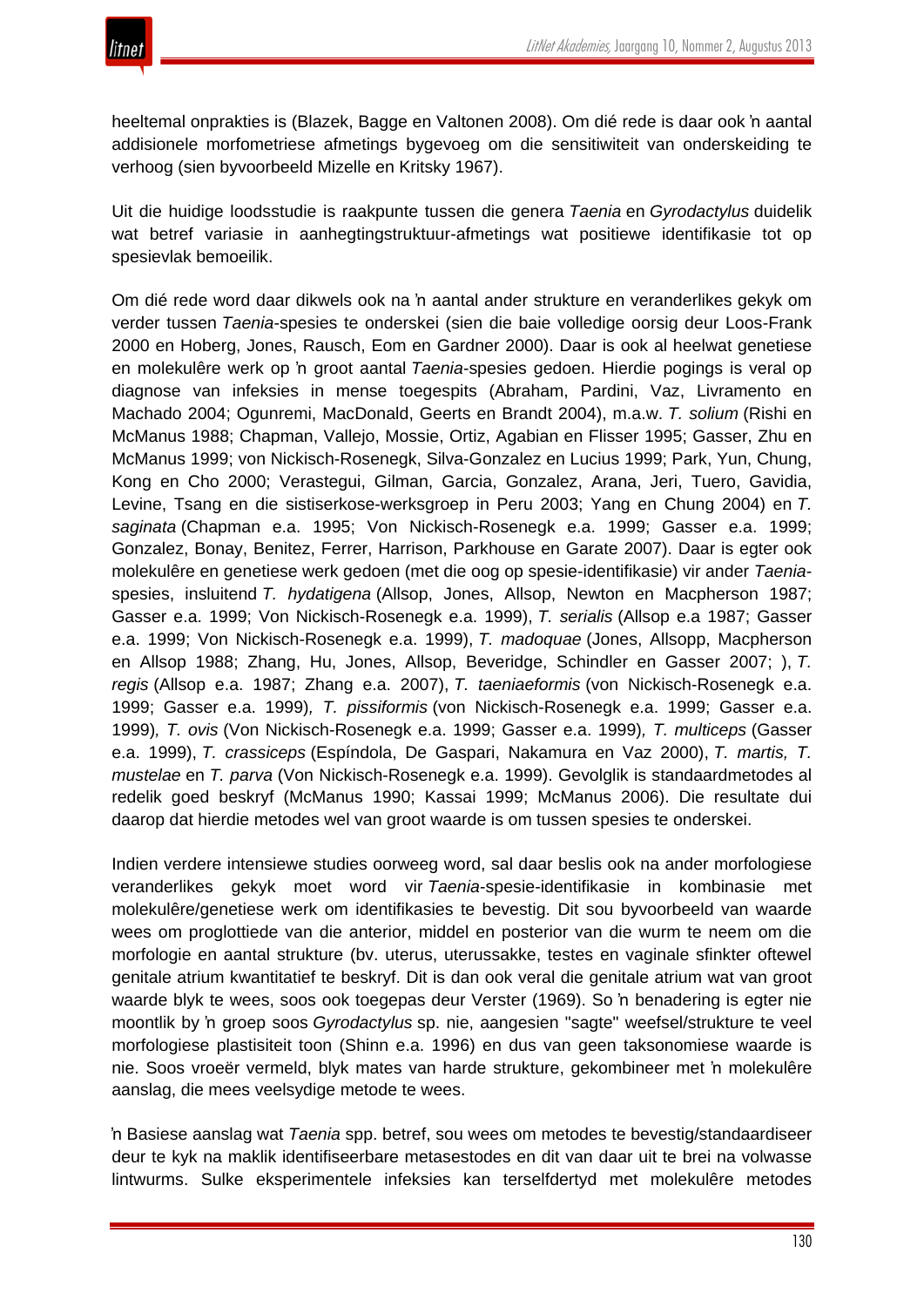

gekombineer word om te bevestig tot watter mate taksonomiese gevolgtrekkings ooreenkom. 'n Beginpunt kan die sistiserkus van *T*. *hydatigena* wees, omdat dit die grootste blaaswurm in skape en bokke is en in die reël in die omgewing van die lewer aangeheg is, wat nie die geval is met ander sistiserki in skape en bokke nie.

#### **6. Gevolgtrekkings**

Vir die ondersoek van *Taenia* spp. moet materiaal so vars as moontlik wees om verlies van aanhegtingshake voor en tydens parasiet-herwinning te voorkom. In die huidige studie het verwerking van jakkalsdunderms getoon dat daar 'n korrelasie is tussen die tydperk wat die dier dood is voor parasiet-herwinning en die graad van haakverlies.

Die gebruik van verskillende ophelderingsmedia (bv. Hoyer se media teenoor laktofenol) kan ook in volgende studies vergelyk word, aangesien 'n suurbasis potensieel die kalkliggaampies kan aantas en tot vorming van gasborrels kan lei.

Daar is inderdaad oorvleueling tussen die *Taenia* spp.-samestelling van honde en dié van jakkalse (byvoorbeeld *T. hydatigena*). Die samestelling van spesies kan beïnvloed word deur faktore soos geografiese verspreiding en dieet. In die loodsstudie was die honde en jakkalse nie afkomstig van dieselfde gebied nie. Verdere studies kan moontlik meer gebiedspesifieke opnames vir beide gasheerspesies insluit. Opnames sal ook beplan moet word om monsters uit meer geografiese gebiede te verkry, om sodoende resultate te lewer wat meer verteenwoordigend is van Suid-Afrika as geheel. So 'n studie kan ook gekombineer word met 'n tipe sosio-ekonomiese studie om te kyk na die omvang en rol van informele slagpraktyke in veral landelike gebiede in die lewensiklus van *Taenia* spp.-parasiete. In dié opsig sal dit veral interessant wees om na gebiede te kyk waar *T. multiceps*-senuri algemeen in skaapbreine voorkom. Tydens so 'n studie sal 'n poging aangewend moet word om die graad van predasie deur jakkalse te kwantifiseer, die rol van honde in die lewensiklus te evalueer en dit te vergelyk met die voorkoms van die *Taenia* spp. in beide gashere.

Verder wil dit voorkom of rooikatte lintwurms kan huisves wat eie is aan honde (*T. hydatigena*), asook wat eie is aan katte (*T. taeniaeformis*). Die verskynsel moet in verdere studies bevestig en verder bestudeer word.

Verdere morfometriese (ondersoek van hake, maar ook ander strukture se mates deur gebruik te maak van beide oogstuk- en digitale meetmetodes), eksperimentele (deur metodes te ontwikkel/standaardiseer om larfstadiums wat moontlik makliker identifiseerbaar is) en molekulêre (waarvoor metodes reeds bestaan) studies is nodig om dié loodsstudie se tentatiewe gevolgtrekkings verder te ondersoek.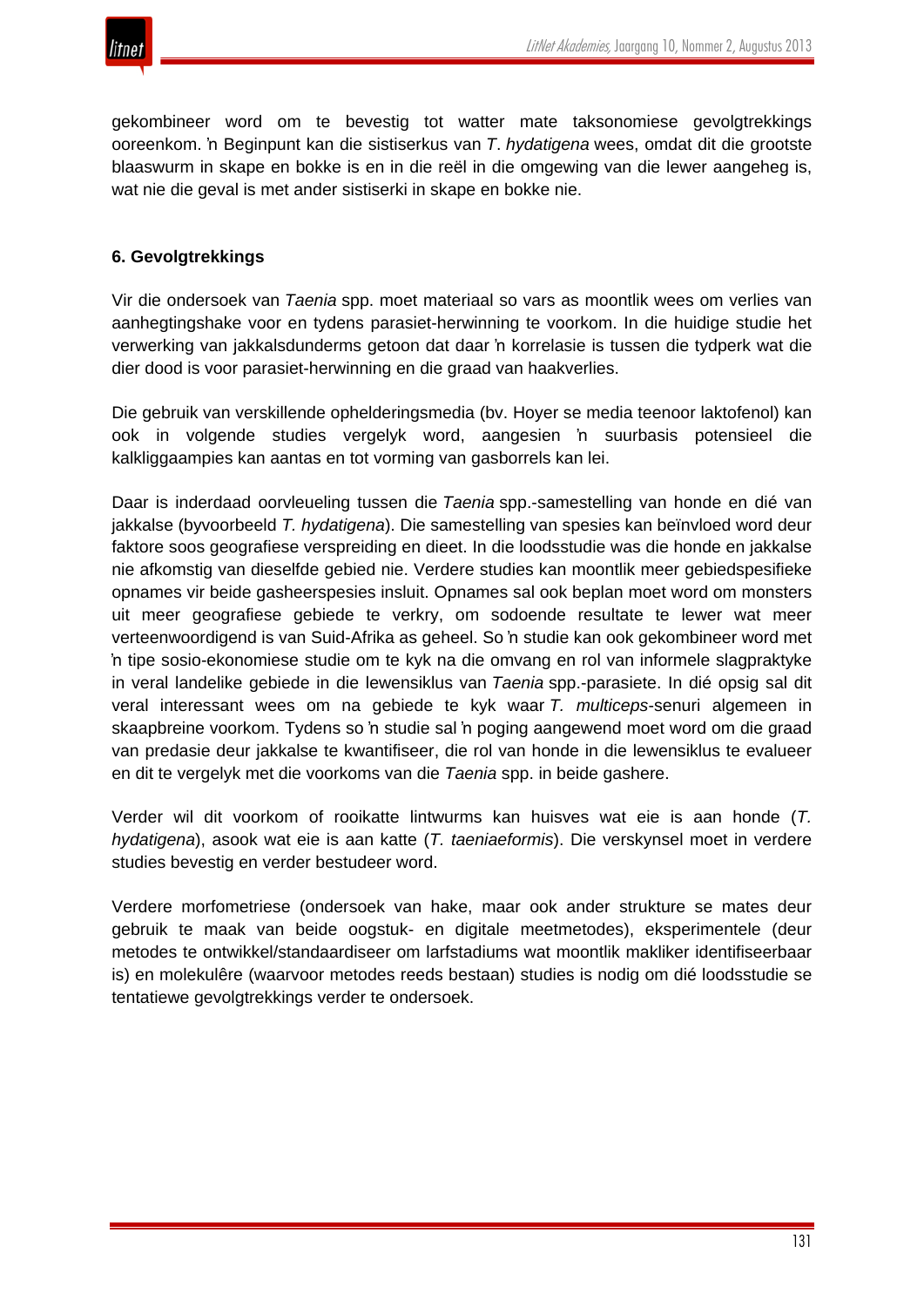

#### **Bibliografie**

Abraham, R., Pardini, A. X., Vaz, A.J., Livramento, J.A. en Dos Ramos Machado, L. (2004). *Taenia* antigens detection in the cerebrospinal fluid of patients with neurocticercosis and its relationship with clinical activity of the disease. *Arquivos de Neuro-Psiquiatria*: 62(3–B), 756–760.

Allsop, B.A., Jones, A., Allsop, M.T.E.P., Newton, S.D. en Macpherson, C.N.L. (1987). Interspecific characterization of several taeniid cestodes by isoenzyme analysis using iselectric focusing in agarose. *Parasitology*: 95, 593–601.

Appleby, C. (1996). Variability of the opisthaptoral hard parts of *Gyrodactylus callariatis* Malmberg, 1957 (Monogenea: Gyrodactylidae) from Atlantic cod *Gadus morhua* L. in the Oslo Fjord, Norway. *Systematic Parasitology*: 33, 199–207.

Baker, M.K., Lange, L., Verster, A. en Van der Plaat, S. (1989). A survey of helminthes in domestic cats in the Pretoria area of Transvaal, Republic of South Africa. Part 1: The prevalence and comparison of burdens of helminths in adult and juvenile cats. *Journal of the South African Veterinary Association*: 60(3), 139–142.

Blažek, R.D., Bagge, A. en Valtonen, E.T. (2008). Monogenean assemblages and the apparent transmission capability of monogeneans between related fish species: an experimental study. *Parasitology Research*: 102,1359–1366.

Boomker, J., Horak, I.G. en Flamand, J.R.B. (1991). Parasites of South African wildlife. XII. Helminths of Nyala,*Tragelaphus Angasii,* in Natal. *Onderstepoort Journal of Veterinary Research*: 58, 275–280.

Boomker, J. Horak, I.G. en Ramsay, K.A. (1994). Helminth and arthropod parasites of indigenous goats in the northern Transvaal. *Onderstepoort Journal of Veterinary Research*: 61, 13–20.

Boomker, J. Keep, M.E. en Horak, I.G. (1987). Parasites of South African Wildlife. I. Helminths of Bushbuck,*Tragelaphus scriptus*, and grey Duiker, S*ylvicapra grimmia* from the Weza State Forest, Natal. *Onderstepoort J. Vet. Res.*: 54, 131–134.

Bowman, D.D., Barr, S.C., Hendrix, C.M. en Lindsay, D.S. (2003). Gastro-intestinal parasites of cats. In:*Companion and exotic animal physiology*. Red.: D.D. Bowman. International Veterinary Information Service, Ithaca NY.

Bush, A.O., Fernández, J.C., Esch, G.W. en Seed, J.R. (2001). *Parasitism – The diversity and ecology of animal parasites*. Cambridge University Press.

Center for Food Security en Public Health. (2005). *Taenia* infections. College of Veterinary Medicine, Iowa State University, http://www.cfsph.iastate.edu.

Chapman, A., Vallejo, V., Mossie, K.G., Ortiz, D., Agabian, N. en Flisser, A. (1995). Isolation and characterization of species-specific DNA probes from *Teania solium* and *Tania*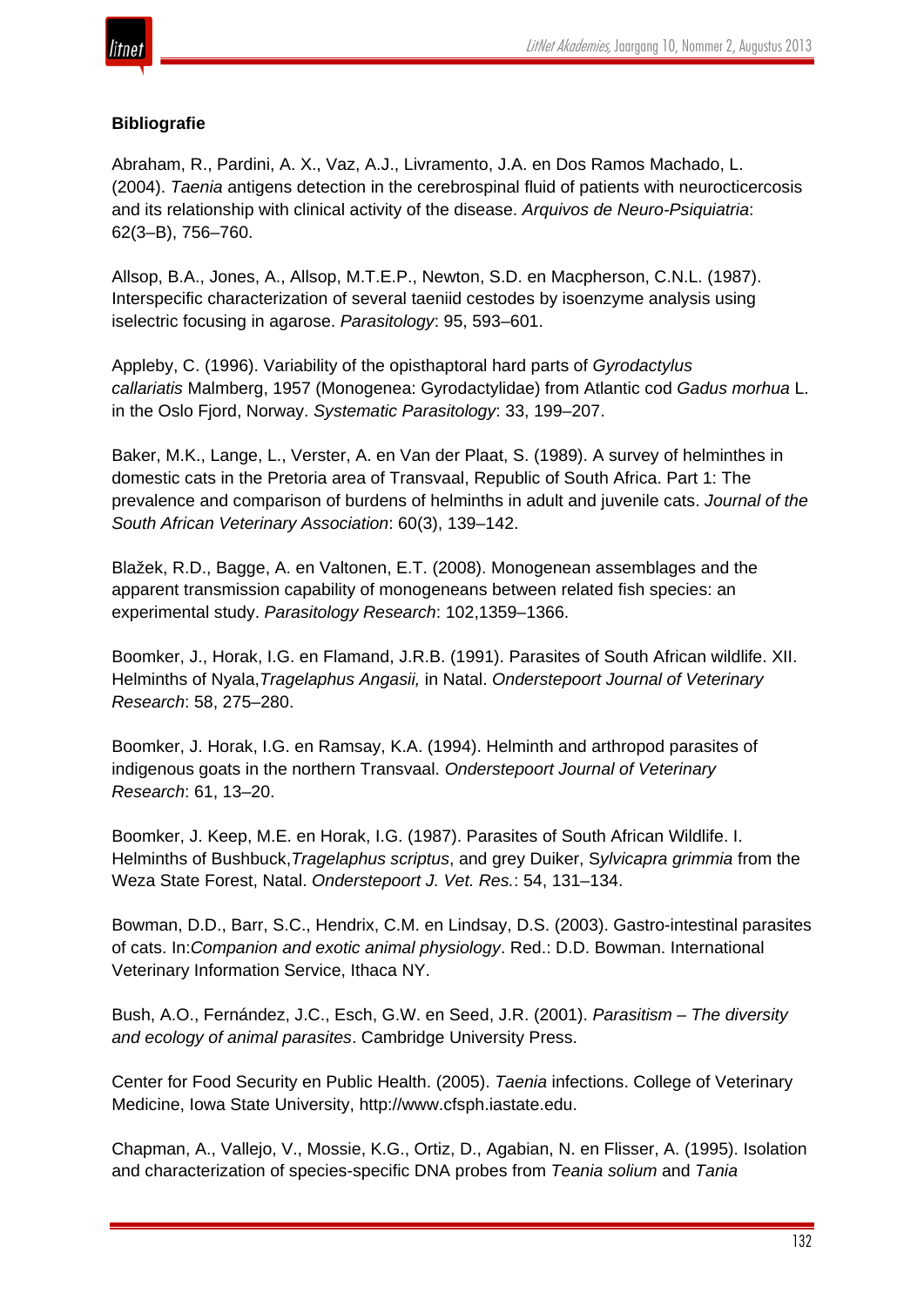



*saginata* and their use in egg detection assay. *Journal of Clinical Microbiology*: 33(5), 1283–1288.

Delahay, R.J., Daniels, M.J., Macdonald, D.W., McGuire, K. en Balharry, D. (1998). Do patterns of helminth paratism differ between groups of wild-living cats in Scotland? *Journal of Zoology (London)*: 245, 175–183.

De-la-Muela, N., Hernández-de-Luján, S. en Ferre, I. (2001). Helminths of wild boar in Spain. *Journal of Wildlife Diseases*: 37(4), 840–843.

De Wet, J. en Bath, G. (1994). *Kleinveesiektes*. Tafelberg Uitgewers Beperk.

Dies, K.H. (1979). Helminths recovered from Black bears in the Peace River region of Northwestern Alberta.*Journal of Wildlife Diseases*: 15, 49–50.

Dmitrieva, E. en Dimitrov, G. (2002). Variability in the taxonomic characters of Black Sea gyrodactylids (Monogenea). *Systematic Parasitology*: 51, 199–206.

Eira, C., Vingada, J., Torres, J. en Miquel, J. (2006). The helminth community of the red fox, Vulpes vulpes, in Dunas de Mira (Portugal) and its effects on host condition. *Wildlife Biology in Practice*: 2(1), 26–36.

Eom, K.S. en Rim, H-J. (1992). Experimental human infection with Asian *Teania saginata* metacestodes obtained from naturally infected Korean domestic pigs. *The Korean Journal of Parasitology*: 30(1), 21–24.

Eom, K.S., Rim, H-J. en Geerts, S. (1992). Experimental infection of pigs and cattle with eggs of Asian *Teania saginata* with special reference to its extrahepatic viscerotropism. *The Korean Journal of Parasitology*: 30(4), 269–275.

Espíndola, N.M., De Gaspari, E.N., Nakamura, P.M. en Vaz, A.J. (2000). Production of Monoclonal antibodies anti-*Taenia crassiceps* cysticerci with cross-reactivity with *Taenia solium* antigens. *Revista do Instituto Medicina Tropical de São Paulo*: 42(3), 175–177.

Fisher, M. en McGarry, J. (2006). Focus on small animal parasitology. Bayer HealthCare AG, Animal Health Division.

Flisser, A., Viniegra, A-E., Aguilar–Vega, L., Garza-Rodriguez, A., Maravilla, P. en Avila, G. (2004). Portrait of human tapeworms. *Journal of Parasitology*: 90(4), 914–916.

Gallant, J. (2004). The dog for Africa. *Animal talk*, September 2004: 18–22.

Galán-Puchades, M.T. en Fuentes, M.V. (2000). The Asian *Taenia* and the possibility of cysticercosis. *The Korean Journal of Parasitology*: 38(1), 1–7.

Gasser, R.B., Zhu, X, en McManus, D.P. (1999). NADH dehydrogenase subunit 1 and cytochrome c oxidase subunit I sequences compared for members of the genus *Taenia* (Cestoda). *International Journal for Parasitology*: 29, 1965–1970.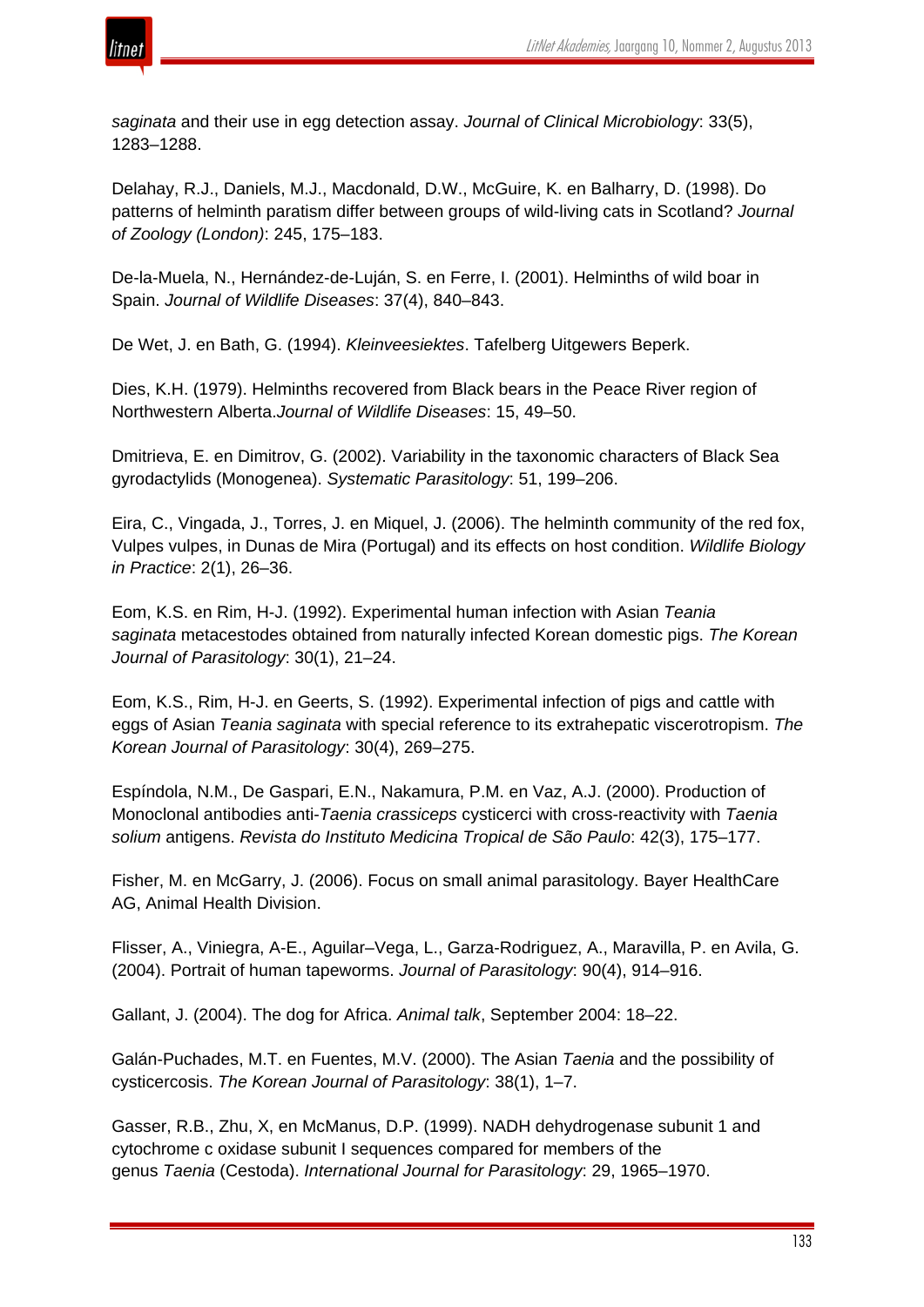

Gonzalez, L.M., Bonay, P., Benitez, L., Ferrer, E., Harrison, L.J.S., Parkhouse R.M.E. en Garate, T. (2007). Molecular and functional characterization of a Taenia adhesion gene family (TAF) encoding potential protective antigens of Taenia saginata oncospheres. *Parasitology Research*: 100, 519–528.

Grove, D.I. (1990). A History of Human Helminthology. Bookcraft (Bath) Ltd.

Gunn, A. en Pitt, S.J. (2012). *Parasitology: An integrated approach*. Wiley-Blackwell, Suusex, United Kingdom.

Hanek, G. en Furtado, J.I. (1973). *Gyrodactylus fernenoi* sp. n. (Monogenea: Gyrodactylinae) from *Clarias batrachus* L. in Malaysia. *Zoologischer Anzeiger Leipzig*: 191, 3/4, 196–198.

Harris, P.D. (1998). Extreme morphological variation between related individuals of *Gyrodactylus pungitti*Malmberg, (Monogenea). *Systematic Parasitology*: 39, 137–140.

Harrison, L.J.S., Grimm, F., Praet, N. en Willingham, A.L. (2008). Prevalence of *Taenia solium* cycticercosis in swine from a community-based study in two villages of the Eastern Cape Province, South Africa. *Veterinary Parasitology*: 154, 38–47.

Heidt, G.A., Rucker, R.A., Kennedy, M.L. en Baeyena, M.E. (1988). Hematology, intestinal parasites, and selected disease antibodies from a population of Bobcats *(Felis rufus)* in Central Arkansas. *Journal of Wildlife Diseases*: 24(1), 180–183.

Henke, S.E., Pence, D.B. en Bryant, F.C. (2002). Effect of short-term coyote removal on populations of coyote helminths. *Journal of Wildlife Diseases*: 38(1), 54–67.

Hoberg, E.P., Alkire, N.L., De Queiroz, A. en Jones, A. (2001). Out of Africa: origins of the *Teania* tapeworms in humans. *Proceedings of the Royal Society of London, series. B*: 268, 781–787.

Hoberg, E.P., Jones, A., Rausch, R.L., Eom K.S. en Gardner, S.L. (2000). A phylogenetic hypothesis for species of the genus Taenia (Eucestoda: Teaniidae). *Journal of Parasitology*: 86(1), 89–98.

Hodnelen, K. en Nilsen, F. (1994). On the occurrence and morphology of *Gyrodactylus pterygialis* from Saithe*Pollachius virens* in a Norwegian Fjord. *Journal of Parasitology*: 80(6), 938–945.

Jarkovský, J., Moren, S., Šimková, A. en Gelnar, M. (2004). Reproductive barriers between conganderic monogenean parasites (*Dactylogyrus*: Monogenea): Attachment apparatus morphology or copulatory organ incompatibility? *Parasitology Research*:92, 95–105.

Jones, A., Allsopp, B.A., Macpherson, C.N.L. en Allsop, M.T.E.P. (1988). The identity, life cycle and isoenzyme characteristics of *Taenia madoquae* (Pellegrini, 1950) n. comb. from silver-backed jackal (*Canis mesomelas*Schreber, 1775) in East Africa. *Systematic Parasitology*: 11, 31–38.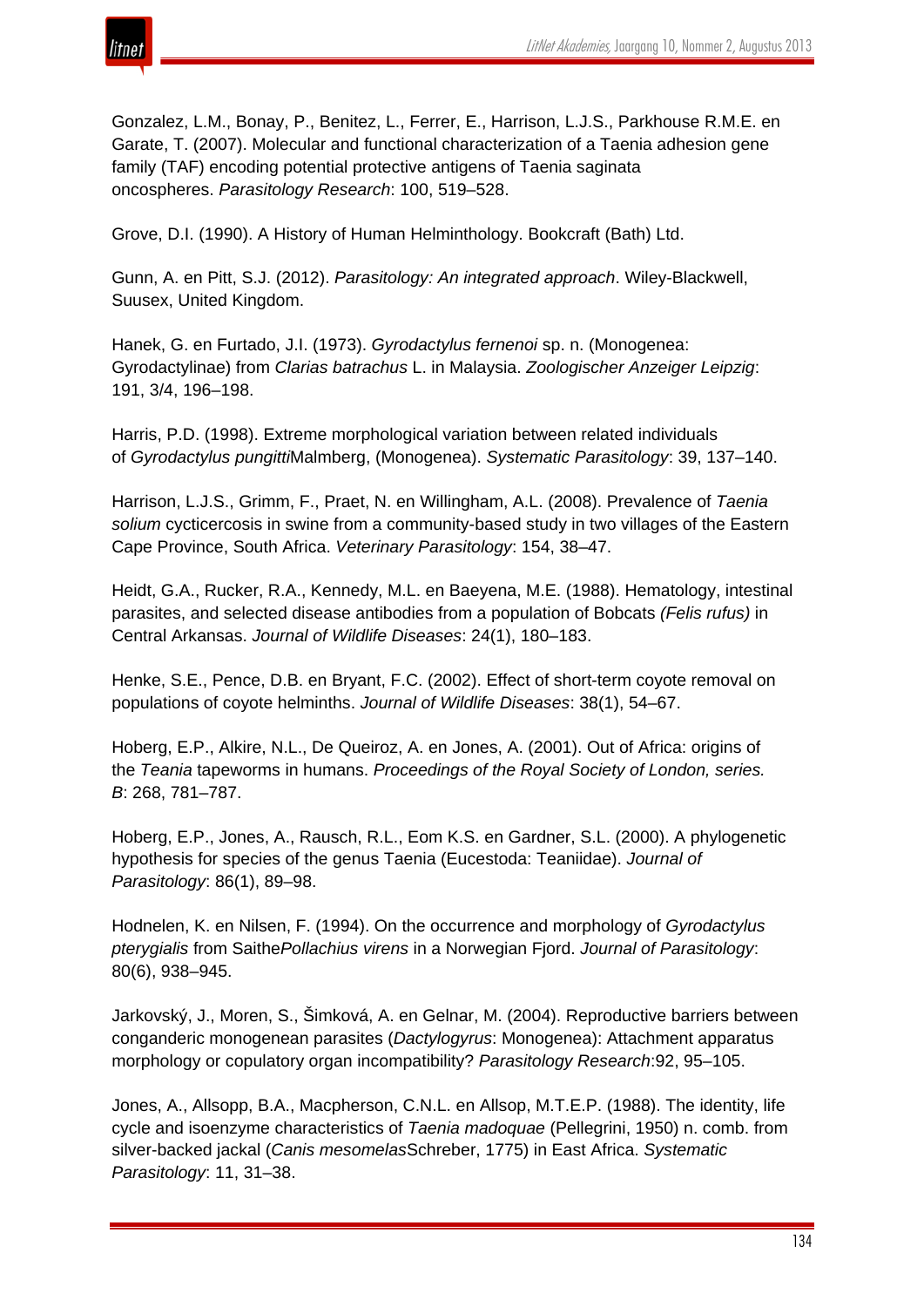

Kassai, T. (1999). *Veterinary Helminthology*, Butterworth-Heinemann, Oxford.

Keith, I.M., Keith L.B. en Cary, J.R. (1986). Parasitism in a declining population of snowshoe hares. *Journal of Wildlife Diseases*: 22(3), 349–363.

Keith, L.B., Cary, J.R., Yuill, T.M. en Keith, I.M. (1985). Prevalence of helminths in a cyclic snowshoe hare population. *Journal of Wildlife Diseases*: 21(3), 233–253.

Kietzmann, G.E. en Hugghins, E.J. (1986). Helminths of lagomorphs in South Dakota. *Journal of Wildlife Diseases*: 22(2), 276–278.

Kistner, T.P., Matlock, S.M., Wyse, D. en Mason, G.E. (1977). Helminth parasites of bighorn sheep in Oregon.*Journal of Wildlife Diseases*: 13, 125–130.

Krecek, R.C., Michael, L.M., Schantz, P.M., Ntanjana, L., Smith, M.F., Dorny, P.

Lawson, J.R. (1994). Hydatid disease and sheep measles: the history of their control and the economics of a recent change of control policy. *New Zealand Journal of Zoology*: 21, 83–89.

Loos-Frank, B. (2000). An up-date of Verster's (1969) "Taxonomic revision of the genus Teania Linnacus" (Cestoda) in table format. *Systematic Parasitology*: 45, 155–183.

Loveridge, A.J. en Nel, J.A.J. (2004). Black-backed jackal, *Canis mesomelas* Schreber, 1775. In: *Canids: Foxes, Wolves, Jackals and Dogs*. Reds.: C. Sillero-Zubiri, M. Hoffmann en D.W. Macdonald. IUCN/SSC Canid Specialist Group, The World Conservation Union.

McManus, D.P. (1990). Characterisation of taeniid cestodes by DNA analysis. *Revue Scientific et Technique (International Office of Epizootics)*: 9(2), 489–510.

McManus, D.P. (2006). Molecular discrimination of teaniid cestodes. *Parasitology International*: 55, S31–S37.

Minnaar, W.N. en Krecek, R.C. (2001). Helmiths in dogs belonging to people in a resourcelimited urban community in Gauteng, South Africa. *Onderstepoort Journal of Veterinary Research*: 68, 111–117.

Minnaar, W.N., Krecek, R.C. en Rajput, J.I. (1999). Helminth parasites of dogs from two resource-limited communities in South Africa. *Tydskrif van die Suid-Afrikaanse Veterinêre Vereniging*: 70(2), 92–94.

Minnaar, W.N., Krecek, R.C. en Fourie, L.J. (2002). Helminths in dogs from a peri-urban resource-limited community in Free State Province, South Africa. *Veterinary Parasitology*: 107, 343–349.

Minozzo, J.C. Gusso, R.L.F., De Castro, E.A., Lago, O. en Soccol, V.T. (2002). Experimental bovine infection with*Taenia saginata* eggs: recovery rates and cysticerci location. *Brazilian Archives of Biology and Technology*: 45(4),451–455.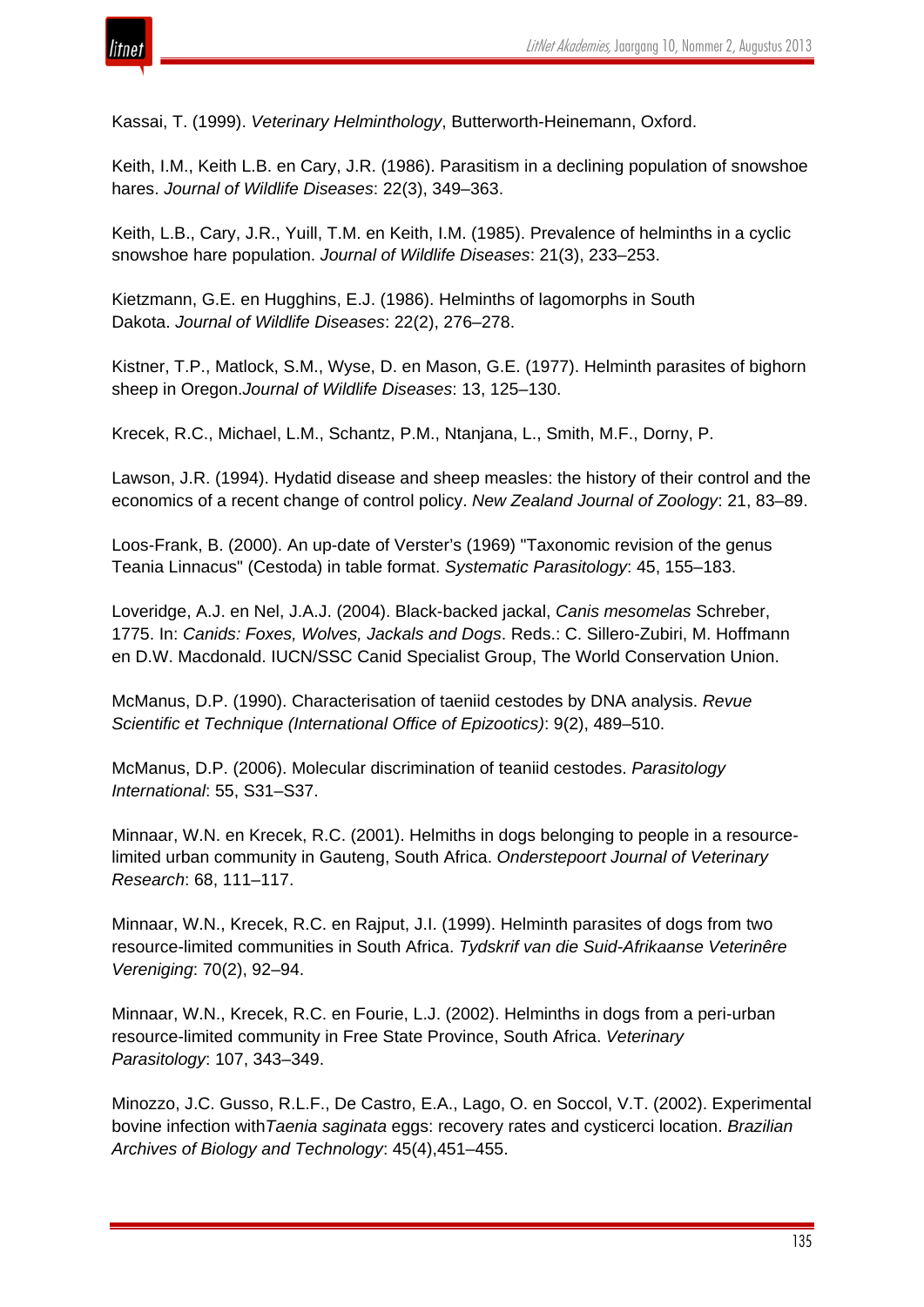

Mizelle, J.D. en Kritsky, D.C. (1967). Studies on monogenetic trematodes. XXXIII. New Species of Gyrodactylus and a key to the North American Species. *Transactions of the American Microscopical Society*: 86(4), 390–401.

Mo, T.A. (1991a). Variations of opisthaptoral hard parts of *Gyrodactylus salaris* Malmberg, 1957 (Monogenea: Gyrodactylidae) on rainbow trout *Oncorhynchus mykiss* (Walbaum, 1792) in a fish farm, with comments on the spreading of the parasite in south-eastern Norway. *Systematic Parasitology*: 20, 1–9.

—. (1991b). Variations of opisthaptoral hard parts of *Gyrodactylus salaris* Malmberg, 1957 (Monogenea: Gyrodactylidae) on parr of Atlantic Salmon *Salmo salar* L. in laboratory experiments. *Systematic Parasitology*: 20, 11–19.

—. (1993). Seasonal variations of the opisthaptoral hard parts of *Gyrodactylus derjavini* Mikailov, 1975 (Monogenea: Gyrodactylidae) on brown trout *Salmo trutta* L. parr and Atlantic salmon *S. salar* L. parr in the River Senvikselva, Norway. *Systematic Parasitology*: 26, 225–231.

Musilová, N., Řehulková, E. en Gelnar, M. (2009). Dactylogyrids (Platyhelminthes: Monogenea) from the gills of the African carp, *Labeo coubie* Rüppell (Cyprinidae), from Senegal, with descriptions of three new species of Dactylogyrus and redescription of *Dactylogyrus cyclocirrus* Paperna, 1973. *Zootaxa*: 2241, 47–68.

Ogunremi, O., MacDonald, G., Geerts, S. en Brandt, J. (2004). Diagnosis of Taenia saginata cysticercosis by immunohistochemical test on formation-fixed and paraffin-embedded bovine lesions. *Journal of Veterinary Diagnostic Investigation*: 16, 438–441.

Papadopoulos, H., Himonas, C., Papazahariadou, M. en Antoniadou-Sotiriadou, K. (1997). Helminthes of foxes and other wild carnivores from rural areas in Greece. *Journal of Helminthology*: 71, 227–231.

Pariselle, A., Bilong Bilong, C.F. en Euzet, L. (2003). Four new species of *Cichlidogyrus* Paperna, 1960 (Monogenea: Ancyrocephalidae), all gill parasites from African mouthbreeder tilapias of the genera*Sarotherodon* and *Oreochromis* (Pisces, Cichlidae), with a redescription of *C. thurstonae* Ergens, 1981. *Systematic Parasitology*: 56, 201–210.

Park, S-K., Yun, D-H., Chung, J-Y., Kong, Y. en Cho, S-Y. (2000). The 10 kDa protein of Taenia solium metacestodes shows genus specific antigenicity. *The Korean Journal of Parasitology*: 38(3), 191–194.

Pfaffenberger, G.S. en Valencia, V.B. (1988). Helminths of sympatric black-tailed Jack Rabbits (Lepus californicus) and Desert Cottontails (Sylvilagus audubonii) from the high plains of Eastern New Mexico. *Journal of Wildlife Diseases*: 24(2),375–377.

Pinto, R.M., Gomes, D.C. Menezes, R.C. Gomes, C.T. en Noronha, D. (2004). Helminths of rabbits (Lagomorpha, Leporidae) deposited in the helminthological collection of the Oswaldo Cruz Institute. *Revista Brasileira de Zoologia*: 21(3), 599–604.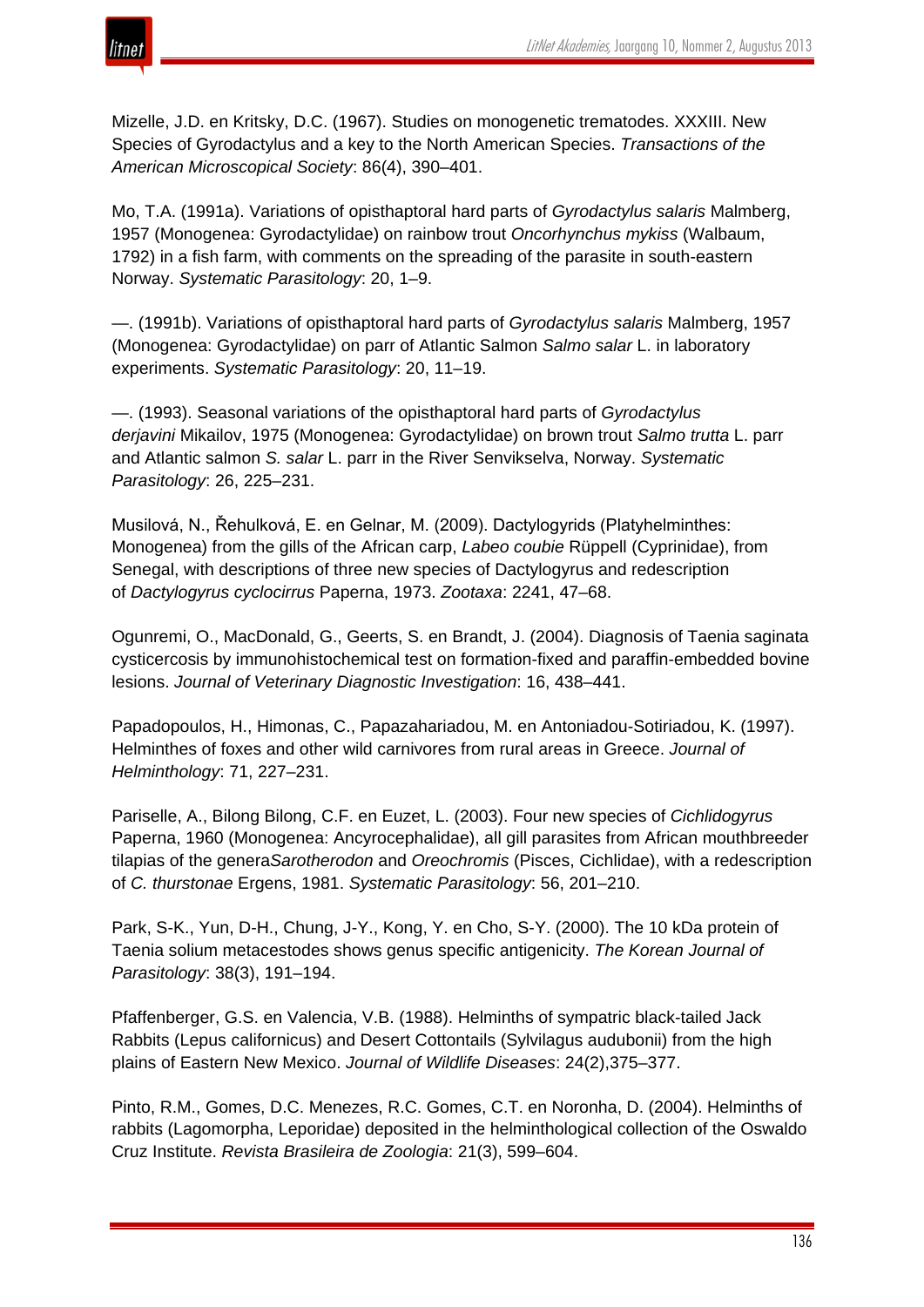

Price, J.E. en Karstad, L.H. (1980). Free-living jackals (*Canis mesomelas*) – potential reservoir hosts for *Ehrlichia canis* in Kenya. *Journal of Wildlife Diseases*: 16(4), 469–473.

Přikrylová, I. en Gelnar, M. (2008). The first record of *Macrogyrodactylus* species (Monogenea, Gyrodactylidae) on freshwater fishes in Senegal with the description of *Macrogyrodactylus simentiensis* sp. nov., a parasite of*Polypterus senegalus* Cuvier. *Acta Parasitologica*: 53, 1–8.

Přikrylová, I., Matĕjusová, I., Jarkovský, J., en Gelnar, M. (2008). Morphometric comparison of three members of the*Gyrodactylus nemachili*-like species group (Monogenea: Gyrodactylidae) on *Barbatula barbatula* L. in the Czech Republic, with a reinstatement of G. *papernai* Ergens & Bychowsky, 1967. *Systematic Parasitology*: 69, 33–44.

Přikrylová, I., Matĕjusová, I., Musilová, N., Gelnar, M. (2009). *Gyrodactylus* species (Monogenea: Gyodactylidae) on the cichlid fishes of Senegal, with the description of *Gyrodactylus ergensi* n. sp. from Mango tilapia, *Sarotherodon galilaeus* L. (Teleostei: Cichilidae). *Parasitology Research*: 106(1), 1–6.

Radfar, M.H., Tajalli, S. en Jalalzadeh, M. (2005). Prevalence and morphological characterization of *Cysticercus tenuicollis* (*Teania hydatigena* cysticerci) from sheep and goats in Iran. *Veterinarski Arhiv*: 75(6), 469–476.

Rishi, A.K. en McManus, D.P. (1988). Molecular cloning of Taenia solium genomic DNA and characterization of taeniid cestodes by DNA analysis. *Parasitology*: 97, 161–176.

Schurr, K., Rabalais, F. en Terwilliger, W. (1988). Cysticerus tenuicollis: A new state record for Ohio. *Ohio Journal of Science*: 88(3), 104–105.

Segovia, J-M., Guerrero, R., Torres, J., Miquel, J. en Feliu, C. (2003). Ecological analyses of the intestinal helminth communities of the wolf, *Canis lupus,* in Spain. *Folia Parasitologica*: 50, 231–236.

Seong, J.K., Huh, S., Lee, J-S. en Oh, Y-S. (1995). Helminths in Rattus norvegicus captured in Chunchon, Korea.*The Korean Journal of Parasitology*: 33(3), 235–237.

Shinn, A.P., De Clers, S., Gibson, D.I. and Sommerville, C. (1996). Multivariate analyses of morphometrical features from *Gyrodactylus* spp. (Monogenea) parasitising British salmonids: Light microscope based studies.*Systematic Parasitology*: 33, 115–125.

Šimková, A., Matĕjusová, I. en Cunningham, C.O. (2006). A molecular phylogeny of the Dactylogyridae *sensu*Kritsky & Boeger (1989) (Monogenea) based on the D1–D3 domains of large subunit rDNA. *Parasitology*: 133,43–53.

Šimková, A., Moren, S., Jobet, E., Gelnar, M. en Verneau, O. (2004). Molecular Phylogeny of conganderic monogenean parasites (*Dactylogyrus*): A case of intrahost speciation. *Evolution*: 58(5), 1001–1018.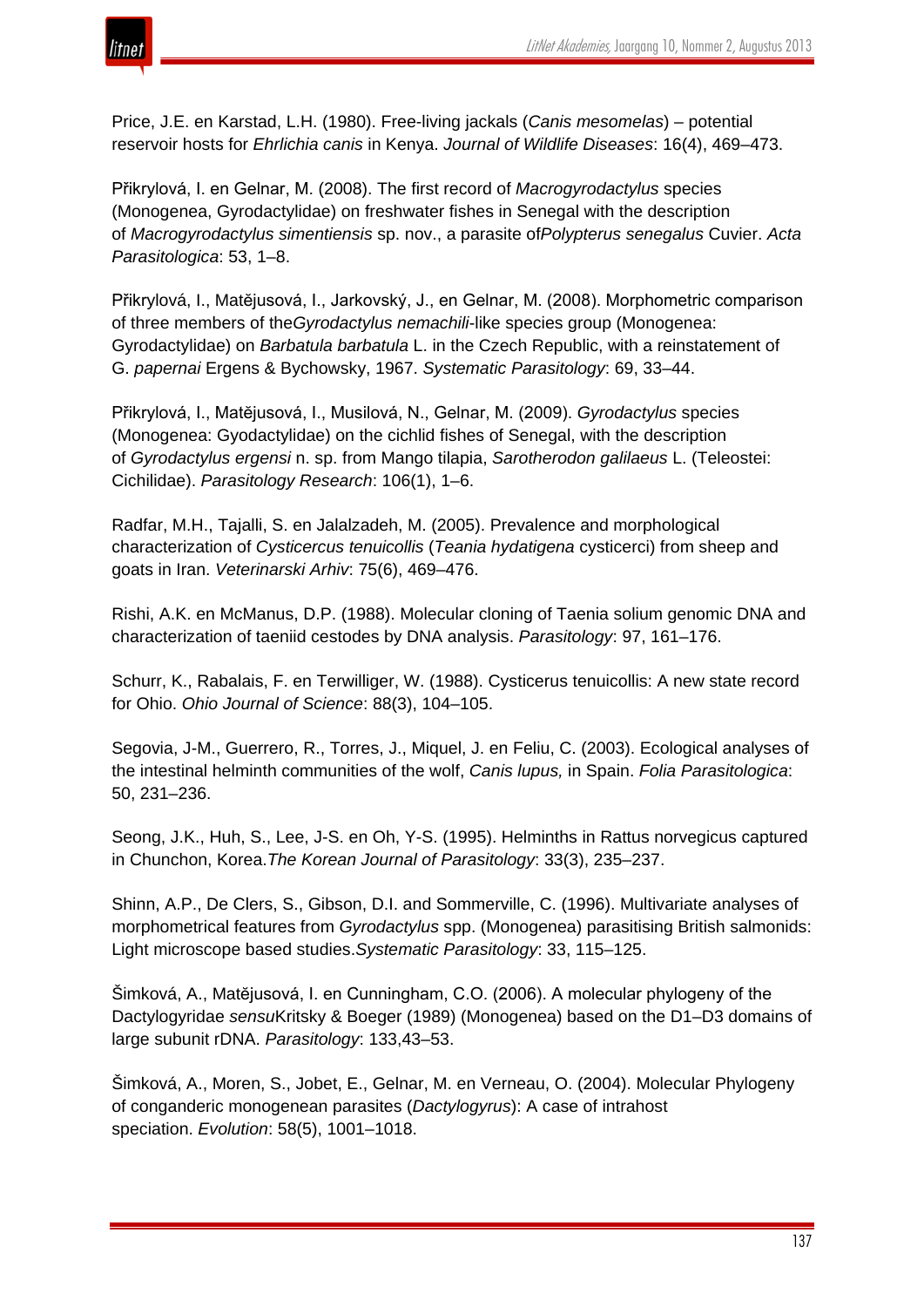

Skinner, J.D. en Smithers, R.H.N. 1990. *The Mammals of the Southern African Subregion*, Tweede uitgawe, Universiteit van Pretoria, Pretoria.

Skirnisson, K. Eydal, M. Gunnarsson, E. en Hersteinsson, P. (1993). Parasites of the arctic fox *(alopex lagopus)* in Iceland. *Journal of Wildlife Diseases*: 29(3), 440–446.

Sulaiman, S., Williams, J.F. en Wu, D. (1986). Natural infections of Vervet Monkeys *(Cercopithecus aethiops)* and African Red Monkeys *(Erythrocebus patas)* in Sudan with taeniid cysticerci. *Journal of Wildlife Diseases*: 22(4), 586–587.

Theis, J.H. en Schwab, R.G. (1992). Seasonal prevalence of *Taenia taeniaeformis*: relationship to age, sex, reproduction and abundance of an intermediate host *(Persmyscus maniculatus). Journal of Wildlife Diseases*: 28(1), 42–50.

Umeche, N. en Hogan, U.E.E. (1989). A study of intestinal helminthes of dogs in Calabar. Nigeria. *Archivio Veterinario Italiano*: 40(2), 128–131.

Verastegui, M., Gilman, R.H., Garcia, H.H., Gonzalez, A.E., Arana, Y., Jeri, C., Tuero, I., Gavidia, C. M., Levine, M., Tsang, V.C.W. en The Cysticercosis Working Group in Peru. (2003). Prevalence of antibodies to unique *Taenia solium* oncosphere antigens in taeniasis and human and porcine cysticercosis. *American Journal of Tropical Medicine and Hygiene*: 69(4), 438–444.

Verster, A. (1969). A taxonomic revision of the genus *Teania* Linnaeus, 1758. S Str. *Onderstepoort Journal of Veterinary Research*: 36(1), 3–58.

—. (1979). Gastro-intestinal helminths of domestic dogs in the Republic of South Africa. *Onderstepoort Journal of Veterinary Research*: 46, 79–82.

Walton, L.R. en Joly, D.O. (2003). *Canis mesomelas*. *Mammalian Species*:715:1–9 (30 Julie 2003 deur die American Society of Zoologists gepubliseer).

Wang, I.C., Chung, W.C., Lu, S.C. en Fan, P.C. (2000). Rodent model for long-term maintenance and development of the viable cysticerci of *Teania saginata asiatica. The Korean Journal of Parasitology*: 38(4), 237–244.

Whitney, H. (1999). *Common diseases of the snowshoe hare (1): Tapeworm cysts*. Publication AP007, Department of Forest Resources and Agrifoods, St. John's, NF.

Yang, H-J. en Chung, Y-B. (2004). Immunolocalization of the 150 kDa protein in cyst fluid of *Taenia solium*metacestodes. *The Korean Journal of Parasitology*: 42(2), 81–84.

Zhang, L., Hu, M., Jones, A., Allsopp, B.A., Beveridge, I., Schindler, A.R. en Gasser, R.B. (2007). Characterization of*Teania madoquae* and *Taenia regis* from carnivores in Kenya using genetic markers in nuclear and mitochondrial DNA, and their relationship with other selected teaniids. *Molecular and Cellular Probes*: 21, 379–385.